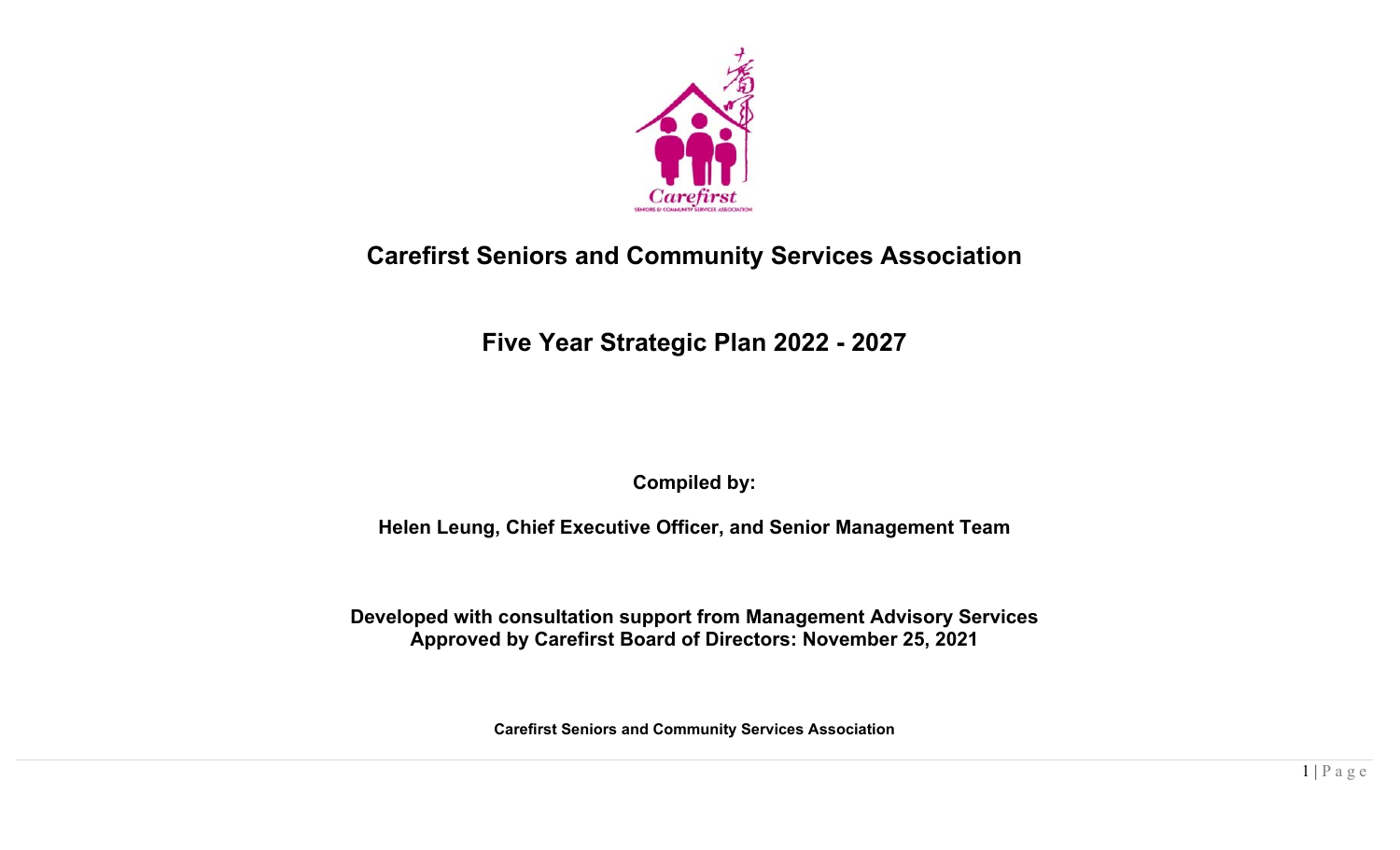#### **Mission Statement**

Carefirst empowers clients to live their best lives as they age, by providing integrated health and social care.

### **Vision Statement**

Carefirst will be renowned for forward-thinking, integrated, community-based care.

## **Values:**

### **C – Collaboration**

(Carefirst values and optimizes care services for its clients/families by developing partnerships and collaboration with appropriate traditional and nontraditional services providers and organizations.)

### **A – Accessibility**

(Carefirst ensures clients/families can obtain needed care (including advice and support) from the practitioner of choice within a time frame appropriate to the urgency of the problem"; accommodation is "the way healthcare resources are organized to accommodate a ...)

**R – Responsiveness and accountability** 

### **E – Equity, diversity and inclusion**

(Carefirst respects diversity, differences with the community through the provision of culturally sensitive services, in particular, its expertise in serving the Asian communities.)

### **F – Family and client-centered**

(Carefirst provides client/family-centred services that respect the client's/family's right and responsibility to make informed decisions about service utilization, their health, and wellness.)

## **I – Integrated continuum of care**

(Carefirst considers the needs of the clients, families, and caregivers from a holistic approach and delivers services on a coordinated approach.)

**R – Respect and recognition** 

(Carefirst values the contribution of all employees and respects their individuality.)

## **S – Safety and wellbeing**

(Carefirst commits to client/patient safety and provides its services in a safe and professional manner and delivers its programs by qualified and competent staff and safety guidelines.

**T – Top quality programs and services** 

**(**Carefirst provides, promotes, and monitors excellence in services through its standards and practices)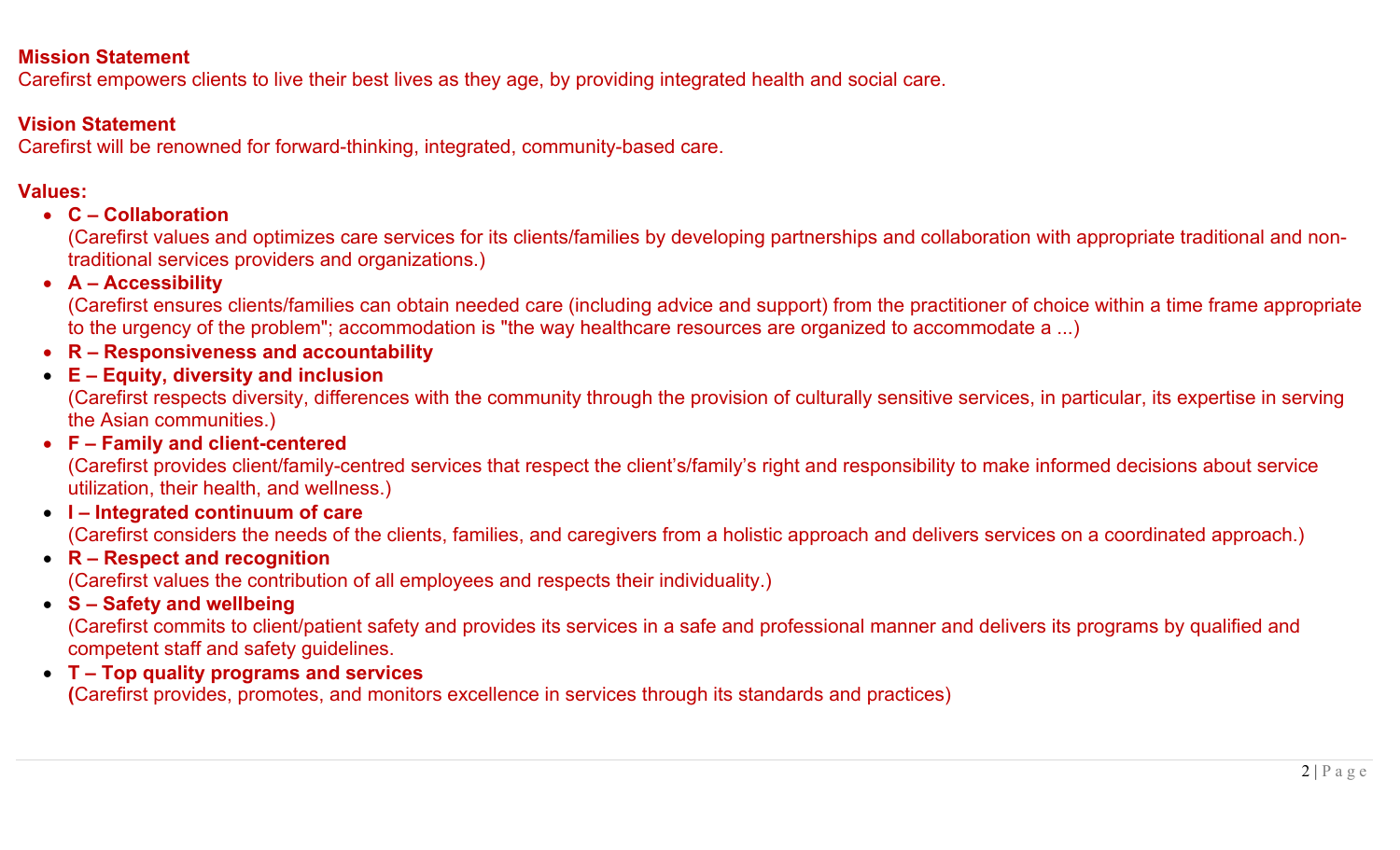#### **Critical Success Factors**

- Agency's resiliency (Sufficient funding)
- Excellent leadership with a proactive board/senior management
- Best practices and learning organization
- Positive staff/management relations
- Competent, qualified staff, staff flexibility
- Good organizational health
- Demonstrated client and family satisfaction
- Community partnerships
- Entrepreneurial culture
- Effective management systems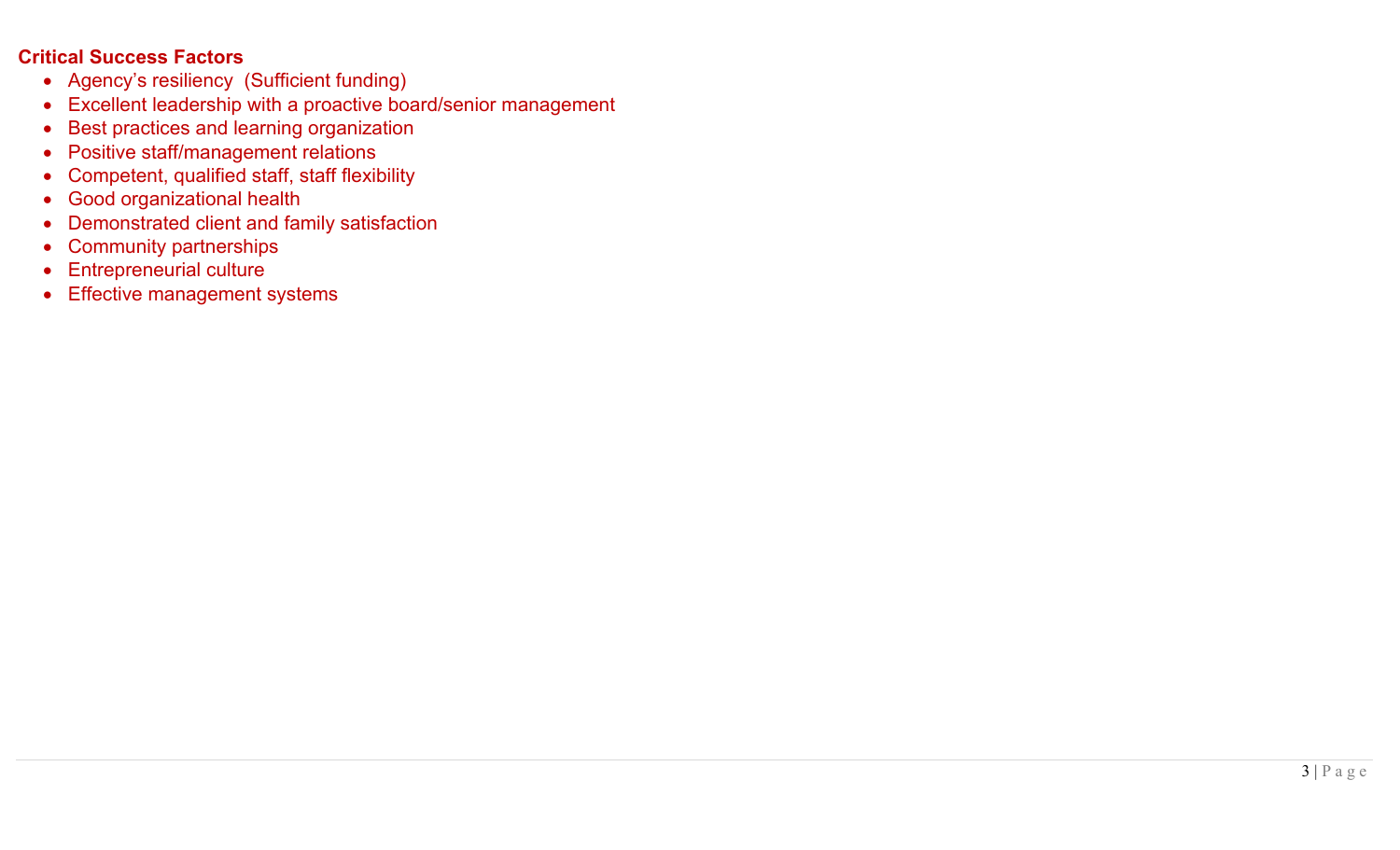## **2022 -2027 Strategic Imperatives**

**To build stronger, equitable, more inclusive, caring communities, we will:** 

**1. Advocate for and engage clients, care partners and grassroots communities as agents of change as well as service beneficiaries.** 

**Board:** Paul Williams (co-chair), Freida Chavez and Clara Tsang

### **Staff:** Alice Mui (co-chair)

Indicators: higher representation of clients and caregivers on committees and Board; increased client-directed care/self-management, including for dementia clients; number of clients and communities involved in program design; include clients and families in developing programs and services

#### **2. Strengthen human resources.**

#### **Board:** Andrea Chun (co-chair) and Cheryl Lau, with support from Matthew Lee, as needed

#### **Staff: Rochelle Leung (co-chair) and Clara Chui**

(a) Be the employer of choice for meaningful work.

Indicators: improved rates of application, recruitment, retention, satisfaction/pride, diversity; growth and development; staff training

(b) Build leadership capacity & succession planning.

Indicators: board training; adoption of distributive leadership; diversifying board; cross-board management, i.e. recruiting board members who are active in other partner organizations; alternative board governance models

#### **3. Strengthen strategic partnerships.**

#### **Board:** Karen Linker (co-chair) and Paul Williams

#### **Staff:** Tamara Belfer (co-chair), Alice Mui, Nancy Leung, Ann Cheuk and Emily Leung/Katherine Ho

Indicators: more partners and more diverse partners (e.g. with businesses, government, and other community organizations); referrals to partner agencies; more diverse Board members; participation/leadership in Ontario Health Teams and other initiatives

### **4. Ensure financial sustainability.**

**Board:** Kingson Lee (co-chair), Doreen Tai, Shirley Ng and Peter Choy

## **Staff:** Edmund Kwan (co-chair), Helen Yang and Helen Leung

Indicators: service support/funders beyond government funding; incremental increase in revenue; number of non-government funders; no deficit; enhance service/debt ratio; social entrepreneurship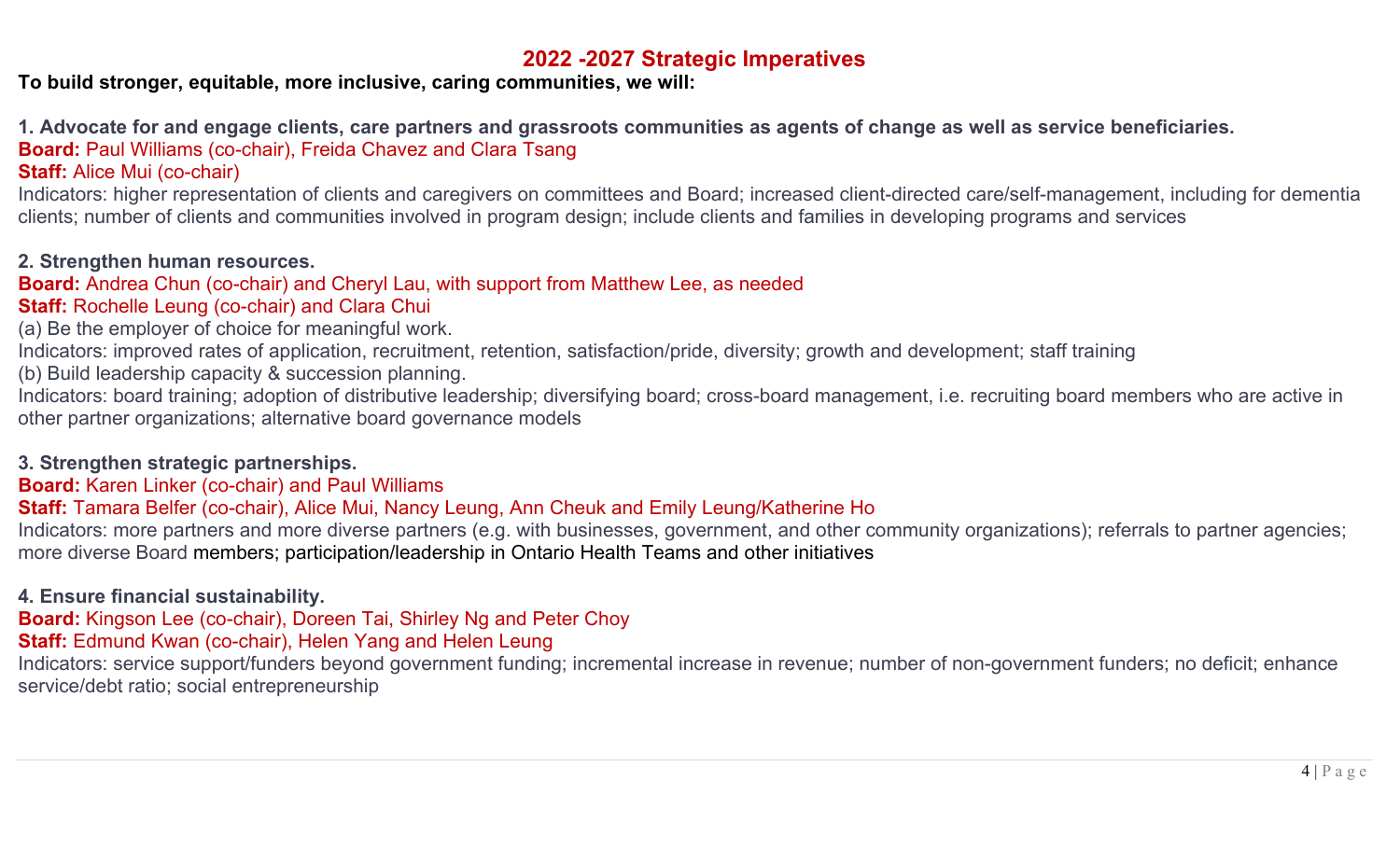#### **5. Expand awareness and knowledge of Carefirst & its impact.**

**Board:** Darius Sookram (co-chair), Roberta Lau and Jenny Lam, with support from Sheila Neysmith, as needed **Staff:** Edith Lam (co-chair), Cora Yeung and Charlotte Lam **Other:** service user

Indicators: among (prospective) clients, caregivers, health care providers/organizations, and funders, survey re Carefirst awareness and image, now and in five years, e.g. as an exemplar role model for integrated care/wrap-around service; program evaluations/results

**6. Modernize technology and innovate to remove physical and social barriers to access.** 

**Board:** Chi-Ming Chow (co-chair)

**Staff:** Sam Kwan (co-chair), Roger Ma and Arthur Ho **Other:** service user

Indicators: data analysis upgrade; adoption of virtual care delivery model and platforms; client access to virtual care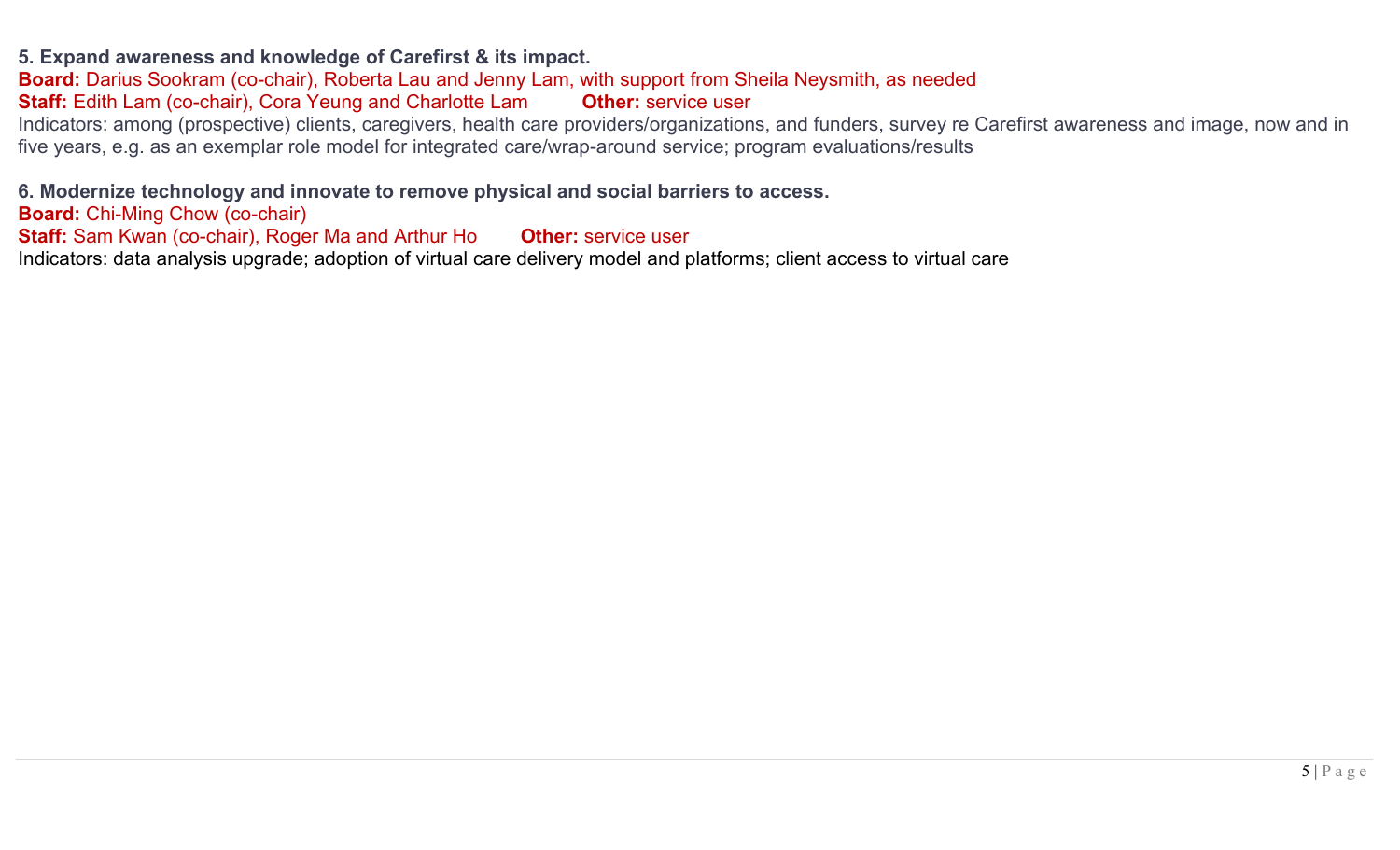## **Carefirst Strategic Plan 2022 -2027 Implementation Plan**

**To build stronger, equitable, more inclusive, caring communities, we will:** 

## **STRATEGIC IMPERATIVE #1. Advocate for and engage clients, care partners and grassroots communities as agents of change as well as service beneficiaries.**

|                                                                                                                             |                                                                                                                                                              |                                                                                                                                                                                                                                                                                                                                                                                                                                                                                                                                                                                                                                                                                                                                                                                                                                                                                                                                                        |                                                                                                                                                                                                                        |                                                                                                                                                                                                                                                                                                                                      |                                                                                                                                                                                                                                                                                                                                                                                                                                                    |                                                                                                                                                                                                                                                                       | Responsible                                                                                                                                                                                                                   |                                                                                                                                                                                                                                                                                                                                                                                                                                                                                                                                                                                                                                                                                                                                                                                                                                                                                     |
|-----------------------------------------------------------------------------------------------------------------------------|--------------------------------------------------------------------------------------------------------------------------------------------------------------|--------------------------------------------------------------------------------------------------------------------------------------------------------------------------------------------------------------------------------------------------------------------------------------------------------------------------------------------------------------------------------------------------------------------------------------------------------------------------------------------------------------------------------------------------------------------------------------------------------------------------------------------------------------------------------------------------------------------------------------------------------------------------------------------------------------------------------------------------------------------------------------------------------------------------------------------------------|------------------------------------------------------------------------------------------------------------------------------------------------------------------------------------------------------------------------|--------------------------------------------------------------------------------------------------------------------------------------------------------------------------------------------------------------------------------------------------------------------------------------------------------------------------------------|----------------------------------------------------------------------------------------------------------------------------------------------------------------------------------------------------------------------------------------------------------------------------------------------------------------------------------------------------------------------------------------------------------------------------------------------------|-----------------------------------------------------------------------------------------------------------------------------------------------------------------------------------------------------------------------------------------------------------------------|-------------------------------------------------------------------------------------------------------------------------------------------------------------------------------------------------------------------------------|-------------------------------------------------------------------------------------------------------------------------------------------------------------------------------------------------------------------------------------------------------------------------------------------------------------------------------------------------------------------------------------------------------------------------------------------------------------------------------------------------------------------------------------------------------------------------------------------------------------------------------------------------------------------------------------------------------------------------------------------------------------------------------------------------------------------------------------------------------------------------------------|
| <b>Objectives</b>                                                                                                           | <b>Quadruple Aim</b>                                                                                                                                         | <b>Activities</b>                                                                                                                                                                                                                                                                                                                                                                                                                                                                                                                                                                                                                                                                                                                                                                                                                                                                                                                                      | <b>Inputs</b>                                                                                                                                                                                                          | <b>Outputs</b>                                                                                                                                                                                                                                                                                                                       | Outcomes                                                                                                                                                                                                                                                                                                                                                                                                                                           | <b>Timeline</b>                                                                                                                                                                                                                                                       | Person                                                                                                                                                                                                                        | Key Performance Indicators                                                                                                                                                                                                                                                                                                                                                                                                                                                                                                                                                                                                                                                                                                                                                                                                                                                          |
| Engage<br>clients &<br>care<br>partners<br>through<br>adoption<br>of a<br>spectrum<br>of engage-<br>ment<br>appro-<br>aches | Client<br>experience<br>Client<br>Experience:<br><b>Centeredness</b><br>Provider<br>Experience:<br><b>Effectiveness</b><br>Efficiency<br>Effective -<br>ness | Conduct comprehensive staff training on<br>client engagement, and Integrated Care<br>Delivery Model<br>Conduct orientation for clients and care<br>partners on co-design and program<br>planning<br>Identify and engage clients/caregivers at<br>different levels of operation<br>Engage clients and care partners to<br>plan and co- design Carefirst's<br>programs and services and evaluate<br>outcomes at different levels.<br>Deliberate to establish Service Co-<br>design Work Group (SCDWG) for each<br>program/service unit<br>Assess plans and outcomes on a regular<br>basis (one-minute evaluations: what<br>worked best, what didn't work so well; how<br>to we improve?)<br>Assess efforts and outcomes on an<br>ongoing basis (e.g., use "one- minute<br>evaluations" to ask what worked best,<br>what didn't work so well; how we could<br>improve?)<br>Conduct annual survey on client and<br>care partner and staff their experience | Staff training<br>Orientation of<br>clients /<br>caregivers<br>Time and<br>budgets to<br>compensate<br>clients'<br>involvement<br>Trainers<br>Clients & care<br>partners<br>Agency<br>website,<br>agency<br>newsletter | Training<br>sessions<br>conducted<br>for staff.<br>clients and<br>care partners<br>Established 5<br>Service Co-<br>design Work<br>Groups<br>Completed co-<br>designed<br>plans<br>Completed<br>"one-minute<br>evaluations"<br>Completed<br>annual<br>survey<br>Quarterly<br>message in<br>website and<br>newsletter,<br>social media | Enhanced client<br>and care partner<br>engagement in<br>care planning,<br>program design<br>and assessment<br>Enhanced staff<br>competency and<br>confidence in<br>engaging with<br>client and care<br>partner in co-<br>developing care<br>plan<br>Identified gaps,<br>needs and<br>improvement in<br>care plans<br>More<br>effective,<br>program<br>planning and<br>service<br>development<br>Enhanced<br>client /<br>stakeholde<br>r engagement | Ongoing<br>starting<br>January 2022<br>Ongoing<br>annual<br>training for<br>new staff and<br>clients<br>Ongoing<br>client and<br>care partner<br>engage-<br>ment in<br>planning and<br>evaluation<br>Ongoing<br>annual client/<br>Stakeholder<br>experience<br>survey | Director of<br>Communica<br>tion, Co-<br>chair of<br>Client and<br>Family<br>Advisory<br>Council<br>All service<br>units<br>Client and<br>Family<br>Advisory<br>Council<br>All service<br>units, co-<br>chairs and<br>members | • An average of 75%<br>attendance rate of client/care<br>partners for SCDWG<br>meetings<br>• Opportunities to participate in<br>and freely communicate my<br>views, opinions and advice<br>(90% strongly agree to agree)<br>• Feedback is heard, respected<br>and applied. (90% strongly<br>agree to agree)<br>• 90% management/client care<br>received the training and<br>follow-thro' the engagement<br>strategy<br>• 100% participation from<br>identified clients/caregivers are<br>engaged and co-develop<br>program planning/development<br>• 80% of new clients/care<br>partners have co- designed<br>care plans<br>• 90% clients/care partners<br>indicate they are satisfied with<br>the opportunities<br>• Qualitative feedbacks: Quotes or<br>statements from clients/care<br>partners indicate that staff<br>welcome<br>their involvement and<br>integrate their input |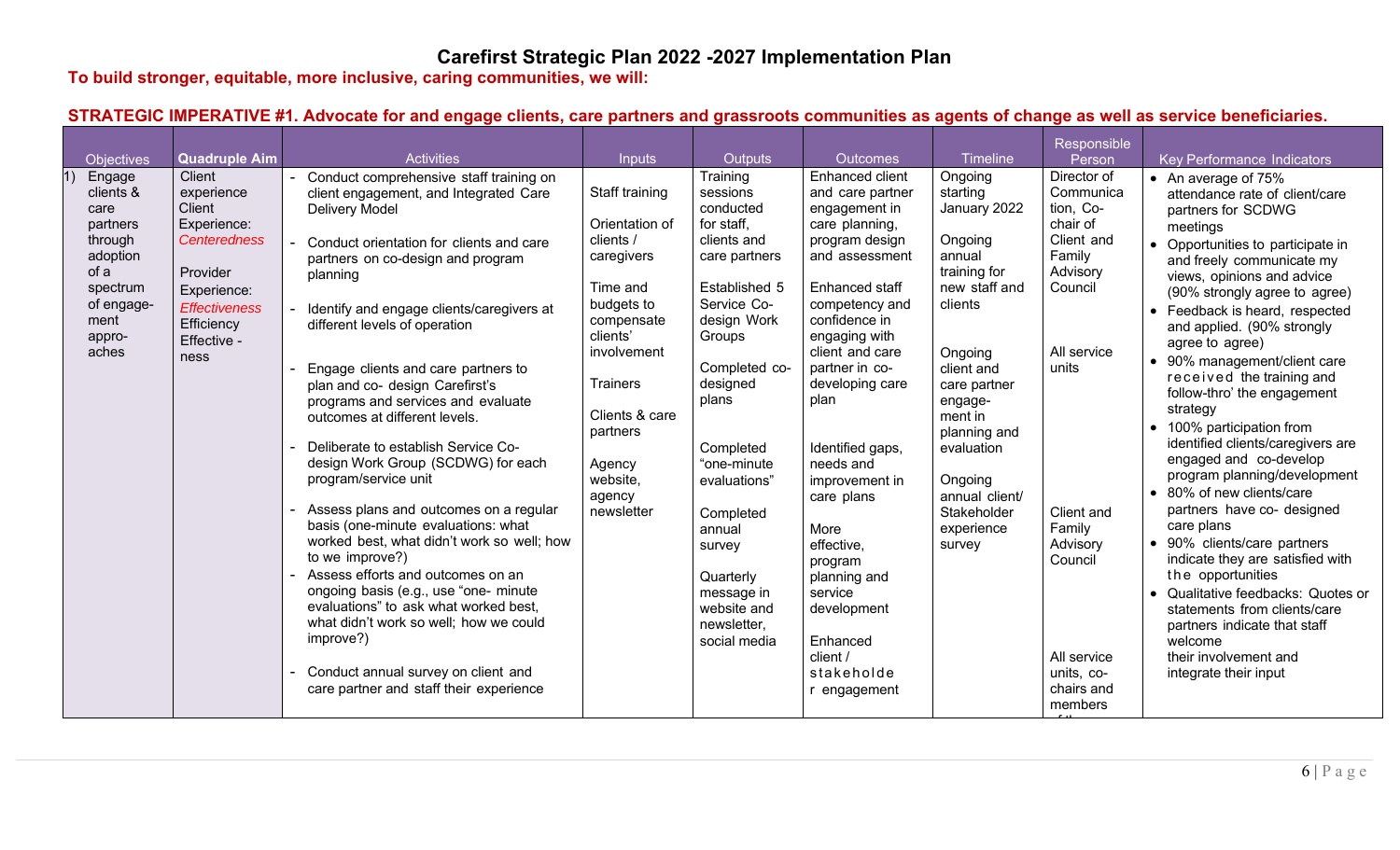| <b>Objectives</b>                                                                                                                                                                                                  | <b>Quadruple Aim</b>                                                                                                           | <b>Activities</b>                                                                                                                                                                                                                                                                                                                                                                                                                    | <b>Inputs</b>                                                                                                                                         | Outputs                                                                                                                                                                         | <b>Outcomes</b>                                                                                                                                                                                                   | Timeline                                | Responsible<br>Person                                                                                    | <b>Key Performance Indicators</b>                                                                                                                                                                                                                                                                                                                                                                                                                                                                                                                        |
|--------------------------------------------------------------------------------------------------------------------------------------------------------------------------------------------------------------------|--------------------------------------------------------------------------------------------------------------------------------|--------------------------------------------------------------------------------------------------------------------------------------------------------------------------------------------------------------------------------------------------------------------------------------------------------------------------------------------------------------------------------------------------------------------------------------|-------------------------------------------------------------------------------------------------------------------------------------------------------|---------------------------------------------------------------------------------------------------------------------------------------------------------------------------------|-------------------------------------------------------------------------------------------------------------------------------------------------------------------------------------------------------------------|-----------------------------------------|----------------------------------------------------------------------------------------------------------|----------------------------------------------------------------------------------------------------------------------------------------------------------------------------------------------------------------------------------------------------------------------------------------------------------------------------------------------------------------------------------------------------------------------------------------------------------------------------------------------------------------------------------------------------------|
| Enhance<br>and facilitate<br>clients and<br>care partners<br>to serve as<br>advocators<br>by sitting in<br>external in<br>governance<br>or external<br>platform,<br>such as<br>OHTs, to<br>advocate for<br>changes | Client<br>Experience:<br><b>Equity</b><br>Provider<br>Experience:<br><b>Effectiveness</b><br>Efficiency<br>Effective -<br>ness | Communicate opportunities for clients<br>and care partners to engage on Client<br>and Family Advisory Council (CFAC),<br><b>Board Standing Committees</b><br>Actively encourage clients and care<br>partners to engage on Client and Family<br>Advisory Council (CFAC) and Board<br><b>Standing Committees</b><br>Actively encourage and connect clients<br>and care partners to engage in OHTs task<br>groups if opportunities come | <b>Client Family</b><br>Advisory<br>Council (CFAC)<br>Staff<br>members<br>Board<br>Standing<br>Committees<br>Training for<br>clients as<br>advocators | Clients/care<br>partners<br>participating in<br>CFAC and<br><b>Board</b><br>Standing<br>Committees<br>Completed<br>"one-minute<br>evaluations"<br>Completed<br>annual<br>survey | Enhanced<br>engagement of<br>clients and care<br>partners in<br>CFAC/ Board<br>Standing<br>Committees<br>Greater<br>appreciation by<br>board and<br>senior staff on<br>client and care<br>partner<br>perspectives | On-going<br>starting<br>January<br>2022 | Senior<br>Manage -<br>ment,<br>Board<br>members,<br>Strategic<br><b>Directions</b><br>work<br>group lead | • At least 1 client/care partner<br>from each SCDWG sit in the<br>CFAC and/or Board's Standing<br>Committees or work groups<br>• client/care partner joining the<br><b>CFAC and Board Standing</b><br>Committees indicated:<br>The opportunities to<br>participate in and freely<br>communicate my views,<br>opinions and advice (90%<br>strongly agree to agree)<br>Feedback is heard,<br>respected and applied.<br>(90% strongly agree to<br>agree)<br>• No. of client/care partners<br>participated in OHTs' work<br>group or committees each<br>year |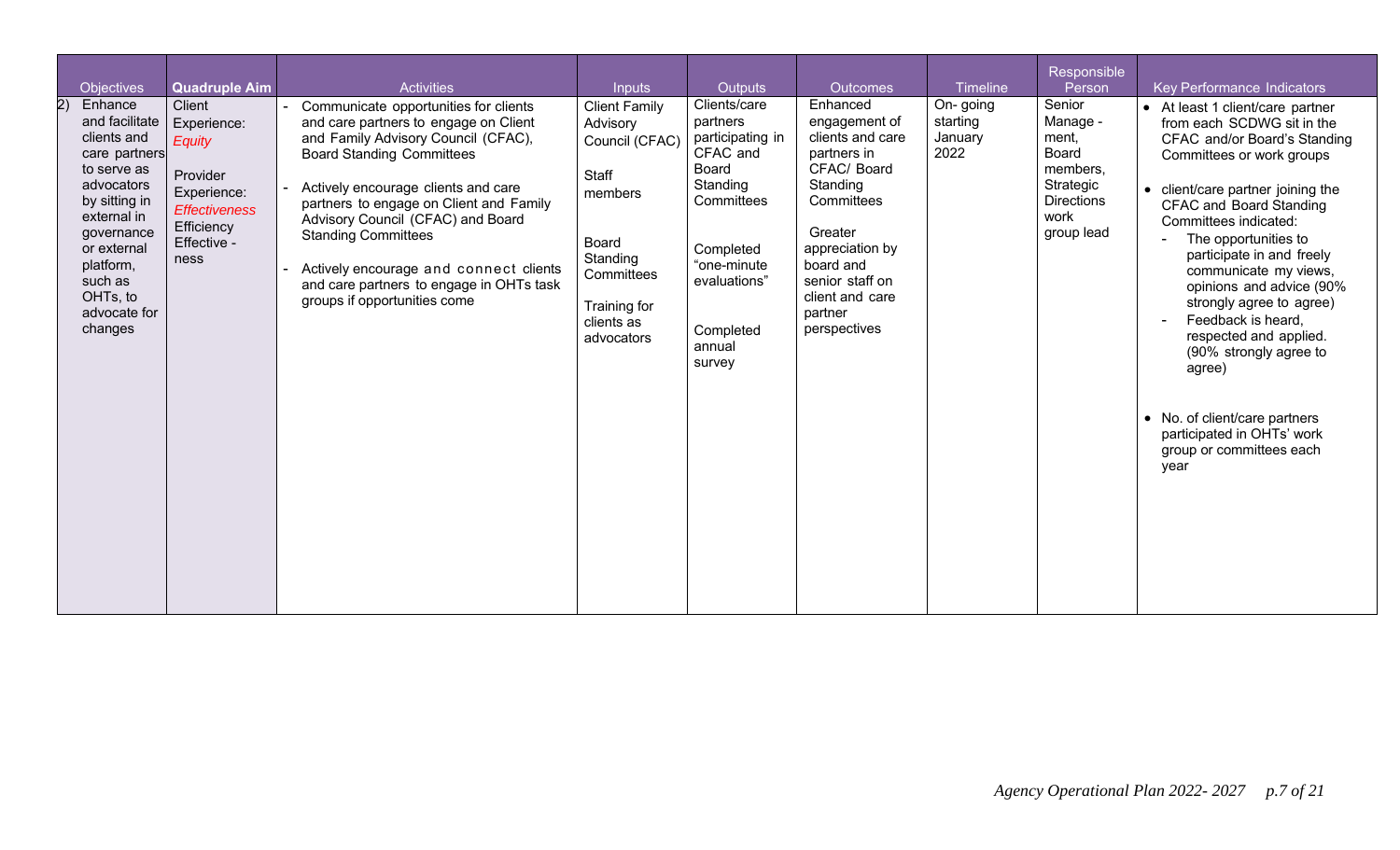## **STRATEGIC IMPERATIVE #2. Strengthen human resources.**

|                                                               | Quadruple                               |                                                                                                                                                                                                                                                                                                                                                                                                                                                                                                                                                                                                                                                                                                                                                                                                                                                                                                                                                                                                                                                                                                                                                                                                                                                                                                                        |                                                                                                                    |                                                                                                                                                                                                                                                                                                                             | <b>Outcomes</b>                                                                                                                                                                                                          |                 | <b>Responsible</b><br>person/                                                                          |                                                                                                                                                                                                                                                                                                                                                                                |
|---------------------------------------------------------------|-----------------------------------------|------------------------------------------------------------------------------------------------------------------------------------------------------------------------------------------------------------------------------------------------------------------------------------------------------------------------------------------------------------------------------------------------------------------------------------------------------------------------------------------------------------------------------------------------------------------------------------------------------------------------------------------------------------------------------------------------------------------------------------------------------------------------------------------------------------------------------------------------------------------------------------------------------------------------------------------------------------------------------------------------------------------------------------------------------------------------------------------------------------------------------------------------------------------------------------------------------------------------------------------------------------------------------------------------------------------------|--------------------------------------------------------------------------------------------------------------------|-----------------------------------------------------------------------------------------------------------------------------------------------------------------------------------------------------------------------------------------------------------------------------------------------------------------------------|--------------------------------------------------------------------------------------------------------------------------------------------------------------------------------------------------------------------------|-----------------|--------------------------------------------------------------------------------------------------------|--------------------------------------------------------------------------------------------------------------------------------------------------------------------------------------------------------------------------------------------------------------------------------------------------------------------------------------------------------------------------------|
| <b>Objectives</b>                                             | Aim                                     | <b>Activities</b>                                                                                                                                                                                                                                                                                                                                                                                                                                                                                                                                                                                                                                                                                                                                                                                                                                                                                                                                                                                                                                                                                                                                                                                                                                                                                                      | <b>Inputs</b>                                                                                                      | <b>Outputs</b>                                                                                                                                                                                                                                                                                                              | (results)                                                                                                                                                                                                                | <b>Timeline</b> | <b>Committee</b>                                                                                       | <b>Key Performance Indicators</b>                                                                                                                                                                                                                                                                                                                                              |
| Be the<br>employer<br>of choice<br>for<br>meaningful<br>work. | Effectiveness<br>Provider<br>experience | Identify and improve the priority areas of<br>organizational health within Carefirst<br>Demonstrate Carefirst cares for its staff's<br>$\bullet$<br>work life balance and HR<br>communications, as much as it does for<br>its clients, through adapting leading-edge<br>human resources management concepts,<br>policies and practices.<br>Develop senior management's leadership,<br>knowledge and skills to increase staff<br>engagement and to facilitate change<br>Improve staff engagement and<br>$\bullet$<br>communication through:<br>Foster staff sense of belonging /<br>commitment through team based<br>management practice and tighten<br>communication network<br>Cultivate a supportive and caring<br>atmosphere by providing more<br>recognition, compliment, rapport<br>among employees and celebrate<br>success together<br>clear roles/responsibilities<br>identify/set/communicate/evaluate<br>goals<br>develop supervisors to foster<br>$\sim$<br>transparent practices; act on<br>employees' feedback<br>advocate a climate of respect,<br>professionalism and inclusiveness<br>Promote Wellness in the Workplace: Staff<br>recognition/appreciation/social<br>clubs/health<br>Provide a recognition plan to reward high<br>performing departments, relationships<br>and continue to build trust | Financial<br>resources<br>Staffing<br>Leadership<br>training<br>Incentives for<br>staffs<br>Time and<br>commitment | Wellness<br>programs for<br>staff<br>A recognition<br>plan to reward<br>high<br>performing<br>departments.<br>A HR staff in-<br>charge of staff<br>relationships<br>More Staff<br>recognition<br>programs<br>Revise, update<br>and share the<br>current<br>Diversity in the<br>Workplace<br>Policy to all<br>staff annually | Increased staff<br>retention<br>Improved worklife<br>-Improved staff<br>work life, staff<br>morale, team<br>spirit, team<br>cohesion,<br>retention,<br>productivity,<br>measured through<br>staff satisfaction<br>survey | On-going        | $\overline{\mathsf{HR}}$<br>Committee<br><b>HR</b><br>Department<br>Senior<br>Management<br>All staffs | • % increased staff satisfaction at<br>the workplace<br>5% reduction in attrition rate<br>85% indicate that Carefirst as a<br>supportive work place<br>5% increase of job interviews<br>from different ethnic groups<br>80% meeting recruitment goals<br>by hiring a suitable candidate<br>within 1 month of receiving<br>hiring requisition depending on<br>type of positions |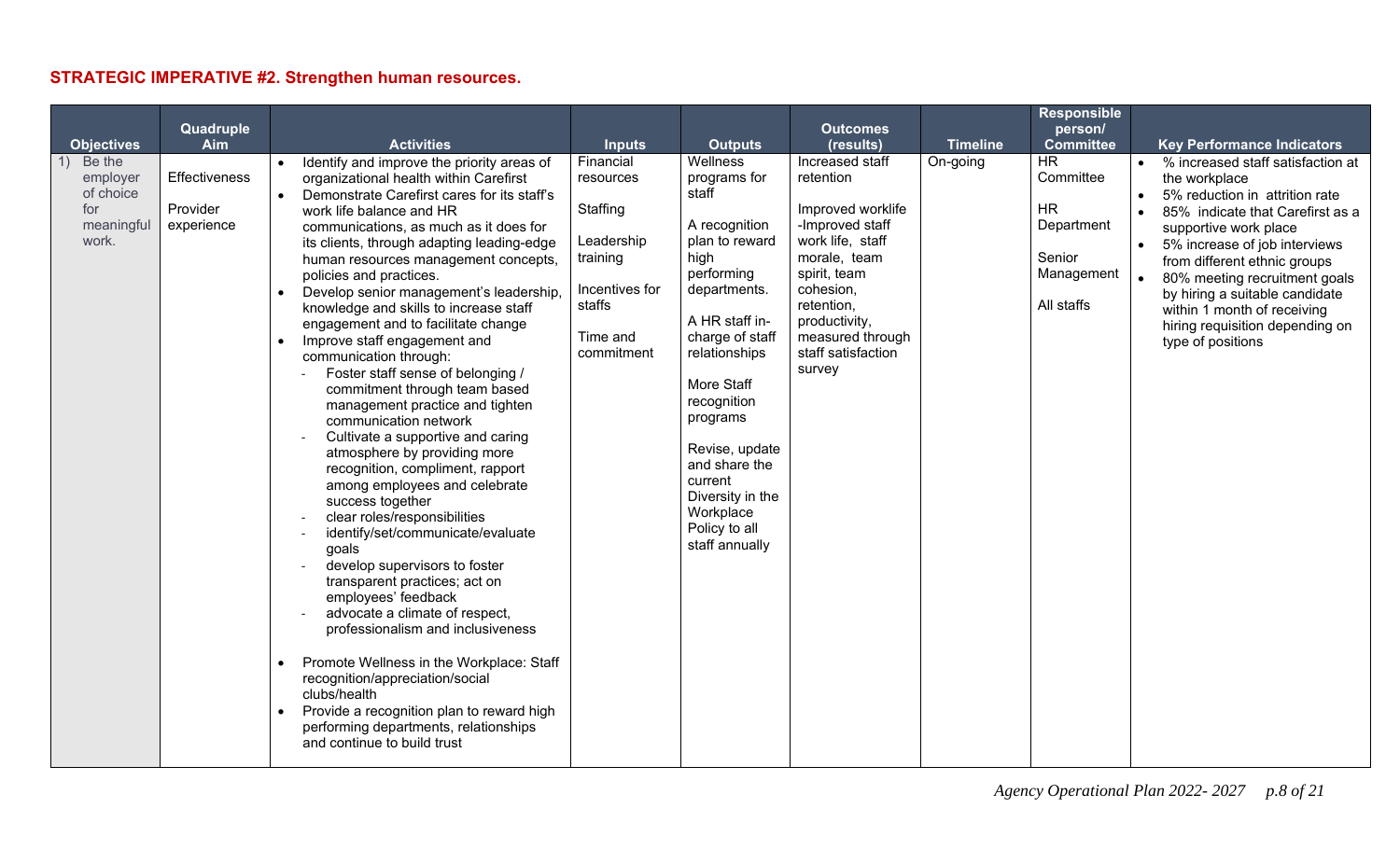| <b>Objectives</b>                                                                     | Quadruple<br><b>Aim</b>     | <b>Activities</b>                                                                                                                                                                                                                                                                                                                                                                                                                                                                                                                                                                                                                                                                                                                                                                                                                                                                                                                  | <b>Inputs</b>                                                                                                            | <b>Outputs</b>                                                                                                                                                                                                                                                                                                                            | Outcomes<br>(results)                                                                                                                                                                                                                                                                        | <b>Timeline</b>                                                      | <b>Responsible</b><br>person/<br><b>Committee</b>                                                       | <b>Key Performance Indicators</b>                                                                                                                                  |
|---------------------------------------------------------------------------------------|-----------------------------|------------------------------------------------------------------------------------------------------------------------------------------------------------------------------------------------------------------------------------------------------------------------------------------------------------------------------------------------------------------------------------------------------------------------------------------------------------------------------------------------------------------------------------------------------------------------------------------------------------------------------------------------------------------------------------------------------------------------------------------------------------------------------------------------------------------------------------------------------------------------------------------------------------------------------------|--------------------------------------------------------------------------------------------------------------------------|-------------------------------------------------------------------------------------------------------------------------------------------------------------------------------------------------------------------------------------------------------------------------------------------------------------------------------------------|----------------------------------------------------------------------------------------------------------------------------------------------------------------------------------------------------------------------------------------------------------------------------------------------|----------------------------------------------------------------------|---------------------------------------------------------------------------------------------------------|--------------------------------------------------------------------------------------------------------------------------------------------------------------------|
| 2)<br><b>Build</b><br>leadership<br>capacity &<br>continue<br>succession<br>planning. | Effectiveness<br>Efficiency | Update and continue to implement the<br>succession planning program that<br>emphasizes current talent development<br>and increases the availability of<br>experienced and capable employees to<br>meet anticipating leadership needs.<br>Identify existing potential middle<br>management staff and above with<br>commitment and enthusiasm and devise<br>career development plan for them.<br>Foster a learning environment through<br>various channels such as<br>management/supervision skills,<br>communication, and training opportunity<br>Enforce policy re training requirement<br>(attend certain no of training courses<br>annually)<br>Provide conducive environment to apply<br>what staff learn<br>Incorporate a sustainability plan for each<br>service department for productivity and<br>cost effectiveness.<br>Encourage leadership in innovation and<br>creation of new service ideas.<br>Provide board training | Appropriate /<br>relevant staff<br>Finance<br>budget<br>IT support,<br>Inter-<br>department<br>deployment<br>opportunity | A revised<br>doable<br>succession<br>plan with staff<br>input for middle<br>management<br>staff<br>A succession<br>plan for CEO<br>and CFO<br>Increased<br>management<br>training<br>programs for<br>middle<br>management<br>More talents<br>identified<br>among existing<br>staffs<br>Adoption of<br>distributive<br>leadership<br>model | Reduced service<br>disruption<br><b>Ensured continuity</b><br>of organization<br>operation<br>Diversifying<br>board; cross-<br>board<br>management, i.e.<br>recruiting board<br>members who are<br>active in other<br>partner<br>organizations;<br>alternative board<br>qovernance<br>models | Middle<br>management<br>training plan -<br>By end of 2022<br>Ongoing | <b>HR</b><br>All potential<br>management<br>staff<br>Staff<br>participation<br>(relevant<br>candidates) | % increase in # of potential<br>successors<br>% decrease in staff turnover<br>rate<br>% increase in staff<br>competencies (self-rated and<br>rated by supervisors) |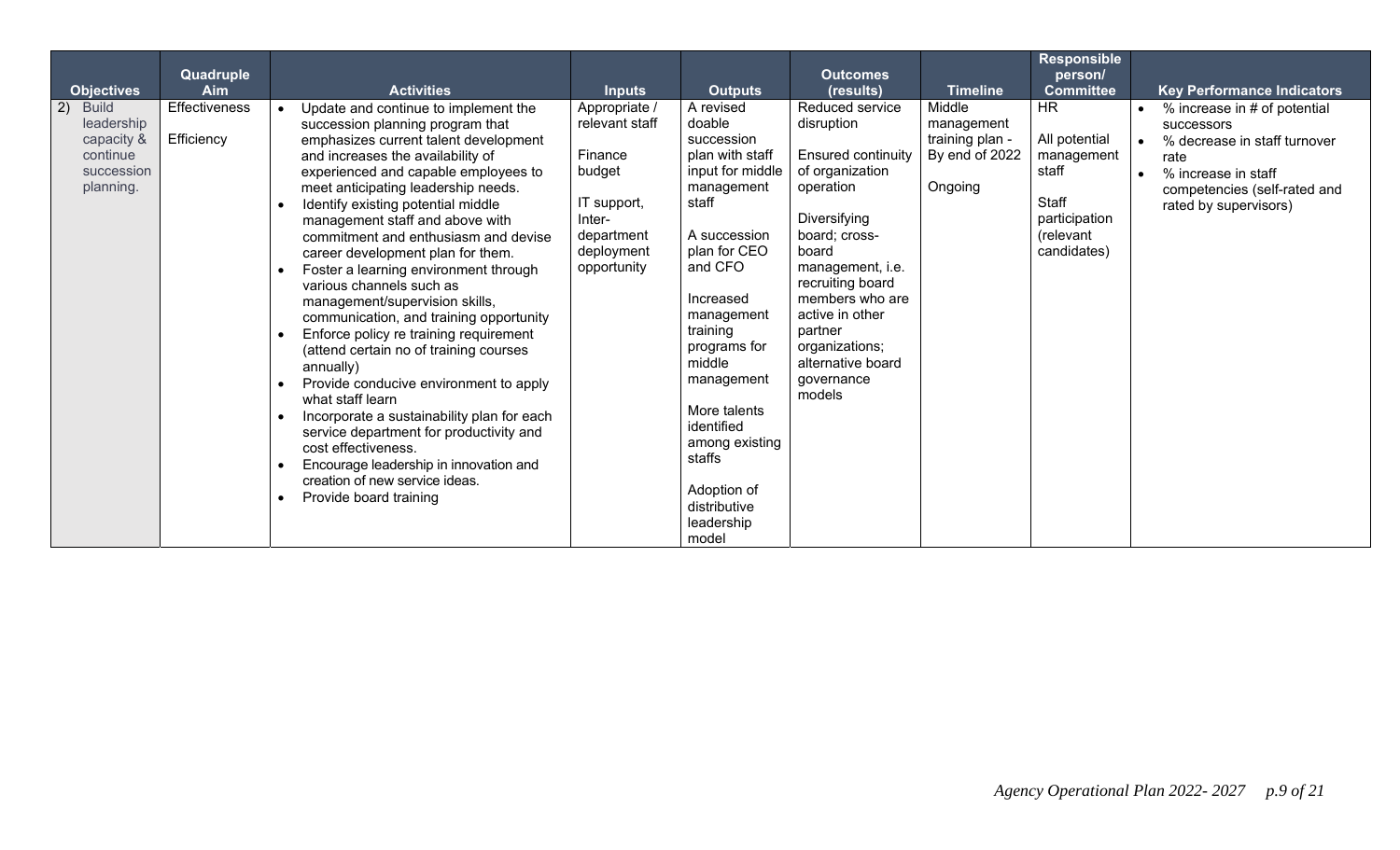# **STRATEGIC IMPERATIVE #3. Strengthen strategic partnerships.**

|                                                                                                                  | Quadruple                                                    |                                                                                                                                                                                                                                                                                                                                                                                                                                                                                                                                                                                                            |                                                                   |                                                                                 | <b>Outcomes</b>                                                                                                                                                                                                                                                                     |                                                                                                                                                                    | <b>Responsible</b><br>person/                                  |                                                                                                                                                                                                                                                                            |
|------------------------------------------------------------------------------------------------------------------|--------------------------------------------------------------|------------------------------------------------------------------------------------------------------------------------------------------------------------------------------------------------------------------------------------------------------------------------------------------------------------------------------------------------------------------------------------------------------------------------------------------------------------------------------------------------------------------------------------------------------------------------------------------------------------|-------------------------------------------------------------------|---------------------------------------------------------------------------------|-------------------------------------------------------------------------------------------------------------------------------------------------------------------------------------------------------------------------------------------------------------------------------------|--------------------------------------------------------------------------------------------------------------------------------------------------------------------|----------------------------------------------------------------|----------------------------------------------------------------------------------------------------------------------------------------------------------------------------------------------------------------------------------------------------------------------------|
| <b>Objectives</b>                                                                                                | Aim                                                          | <b>Activities</b>                                                                                                                                                                                                                                                                                                                                                                                                                                                                                                                                                                                          | <b>Inputs</b>                                                     | <b>Outputs</b>                                                                  | (results)                                                                                                                                                                                                                                                                           | <b>Timeline</b>                                                                                                                                                    | <b>Committee</b>                                               | <b>Key Performance Indicators</b>                                                                                                                                                                                                                                          |
| Ensure all<br>partnership<br>s are<br>aligned<br>and<br>supportive<br>of<br>Carefirst's<br>mission<br>and vision | Accessibility<br>Effective-<br>ness                          | Develop inventory template (e.g. which<br>ones have MOU, ad hoc, level of<br>partnership, date formed, sector, extent of<br>partnership, department/organization<br>wide, formal/informal - all columns must<br>include definitions, non-health/health,<br>nature of relationship, purpose,<br>population, age)<br>Each department to populate inventory<br>template with existing partnerships (to be<br>reviewed and updated annually)<br>Develop maintenance process of the<br>inventory (e.g. updating and ownership)<br>Work with partners to strengthen<br>relationships and continue to build trust | All<br>departments to<br>participate                              | Inventory of<br>partner-<br>ship developed                                      | Identified gaps in<br>partnership<br>sectors<br>Understand which<br>partnerships are<br>working well or<br>not working well<br>and why<br>Enable<br>prioritization of<br>partnerships<br>Strong<br>partnerships                                                                     | Template and<br>inventory to be<br>populated in<br>2022<br>Ongoing -<br>updating and<br>maintenance of<br>the inventory<br>Ongoing -<br>Partnership<br>development | Program<br>Committee                                           | 100% participation from all<br>Carefirst departments<br>100% Completed partnership<br>inventory<br>100% collection of Performance<br>stories<br>100% completion of partner<br>evaluation                                                                                   |
| <b>Diversify</b><br>2)<br>partner-<br>ships<br>based on<br>changing<br>environ-<br>ment                          | Equity<br>Patient/<br>Family<br>Centredness<br>Accessibility | <b>Conduct SWOT by Carefirst Senior</b><br><b>Management Committee</b><br>Conduct SWOT by Carefirst Board of<br><b>Directors</b><br>Develop prioritization process<br>$\bullet$<br>Create partner evaluation<br>$\bullet$<br>Connect with prioritized organizations to<br>$\bullet$<br>explore partnership opportunities<br>Explore development of non-traditional<br>partnerships and engagement of grass<br>root communities to address health equity                                                                                                                                                    | Carefirst<br>management<br><b>Carefirst Board</b><br>of Directors | <b>SWOT</b><br>analysis done<br>Partner<br>evaluation<br>Performance<br>stories | Increased<br>participation/leade<br>rship in Ontario<br><b>Health Teams and</b><br>other initiatives.<br>Gaps in<br>partnerships<br>identified<br>Consideration<br>given to<br>partnerships no<br>longer in<br>alignment/support<br>of the mission<br>New partnerships<br>developed | Assessment of<br>inventory to<br>identify gaps<br>and<br>new/priority<br>partnerships in<br>2022 and then<br>annually<br>Ongoing                                   | Senior<br>management<br>staffs<br>Board of<br><b>Directors</b> | % increase in identifying gaps<br>that needed to be filled<br>% increased partners and more<br>diverse partners (e.g. with<br>businesses, government, and<br>other community organizations)<br>% Increased referrals to partner<br>agencies; more diverse Board<br>members |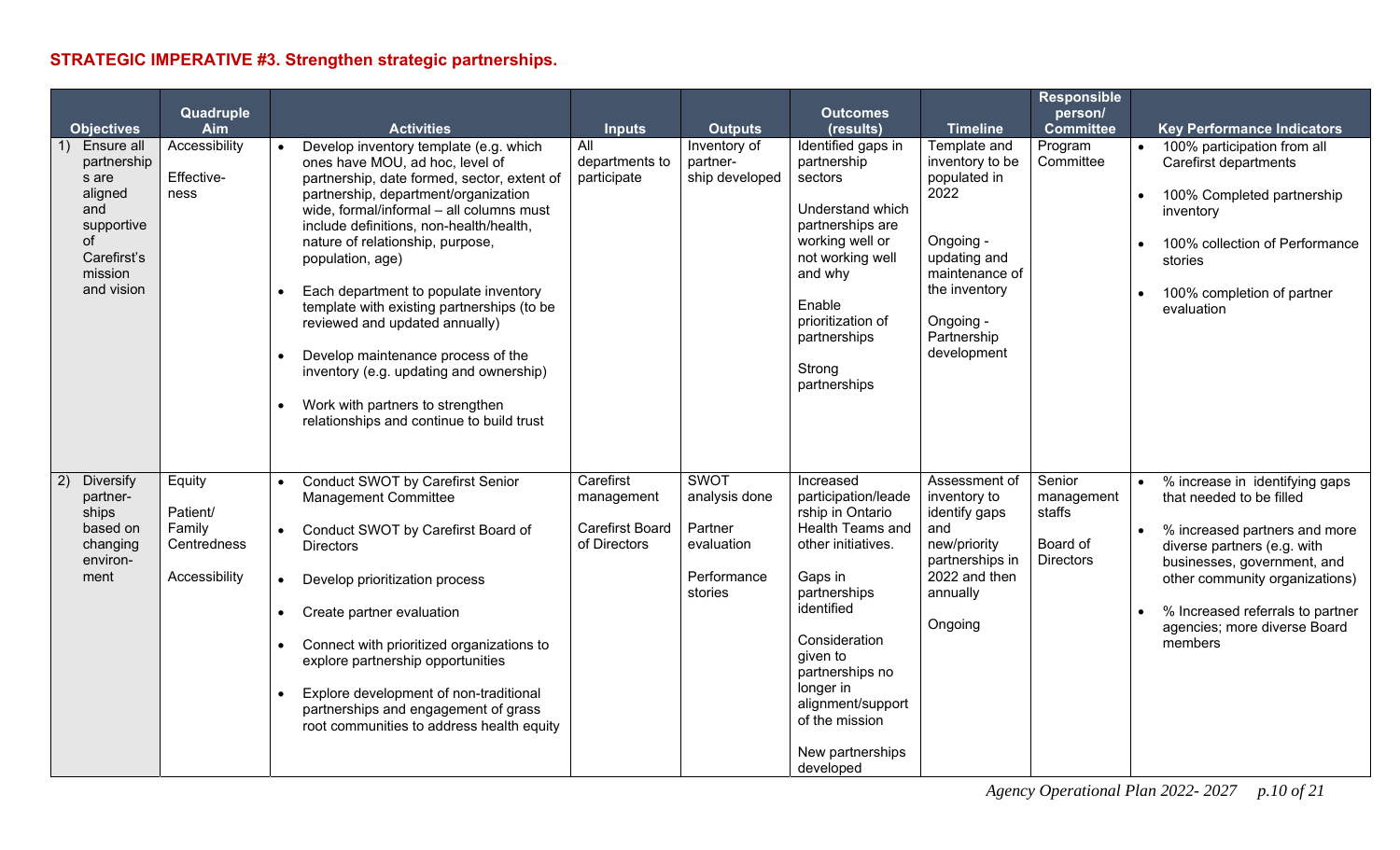| <b>Objectives</b>                                                                          | Quadruple<br>Aim                    | <b>Activities</b>                                                                                                                                                                         | <b>Inputs</b>                          | <b>Outputs</b>                                                                             | <b>Outcomes</b><br>(results)                                                                                                                                                                                           | Timeline                                        | Responsible<br>person/<br><b>Committee</b> | <b>Key Performance Indicators</b>                                       |
|--------------------------------------------------------------------------------------------|-------------------------------------|-------------------------------------------------------------------------------------------------------------------------------------------------------------------------------------------|----------------------------------------|--------------------------------------------------------------------------------------------|------------------------------------------------------------------------------------------------------------------------------------------------------------------------------------------------------------------------|-------------------------------------------------|--------------------------------------------|-------------------------------------------------------------------------|
| 3)<br>Increase<br>Board of<br><b>Directors</b><br>involve-<br>ment in<br>partner-<br>ships | Effective-<br>ness<br>Accessibility | Review Board of Directors Policy on<br>partnerships to determine whether an update<br>is required<br>Strengthen relationships between Carefirst<br>Board of Directors and Carefirst staff | <b>Carefirst Board</b><br>of Directors | Updated policy<br>to align with<br>mission<br>Policy<br>developed<br>Evaluation<br>results | <b>Support Carefirst</b><br>management to<br>advance and<br>strengthen<br>partnerships<br>Increased<br>opportunities for<br>the Board and<br>staff to work<br>together<br>Improved trust<br>between Board<br>and staff | Policy review<br>complete in<br>2022<br>Ongoing | Carefirst<br>Board of<br><b>Directors</b>  | % of Board Members involved in<br>developing partnership<br>initiatives |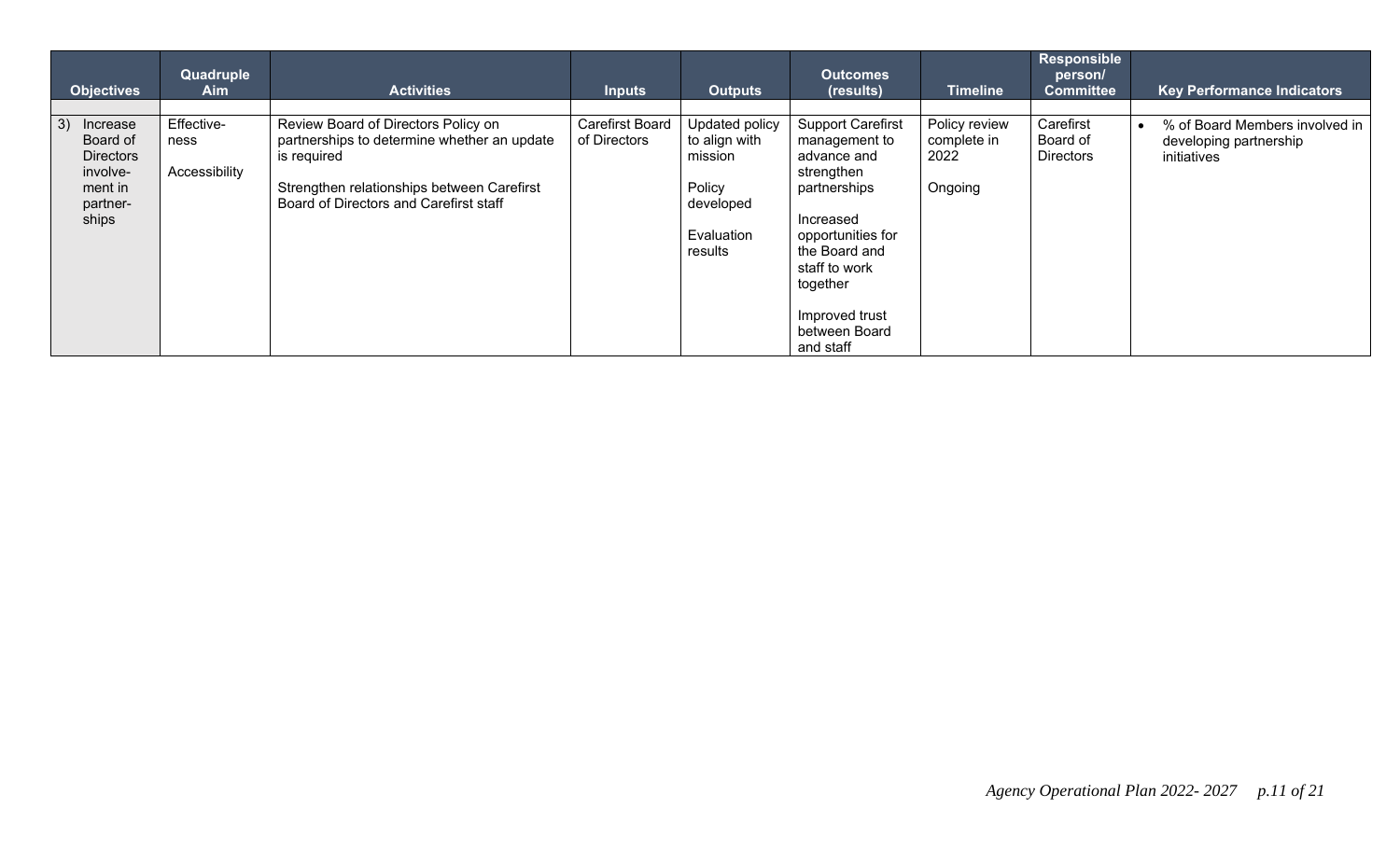## **STRATEGIC IMPERATIVE # 4. Ensure financial sustainability.**

| <b>Objectives</b><br>Develop a<br>1)<br>long range<br>financial<br>plan to<br>support<br>service<br>continuatio<br>n and<br>expansion,<br>including<br>the new<br>long-term<br>care home<br>operation. | Quadruple<br>Aim<br>Efficiency | <b>Activities</b><br>To meet with program directors and<br>service teams to determine the service<br>needs in next 5 years<br>To project the needed financial resources<br>$\bullet$<br>to match fundings as to meet the service<br>needs<br>To review service plans to identify funding<br>gap<br>To project financial operation for the long-<br>$\bullet$<br>term care homes<br>To work with management to explore<br>$\bullet$<br>sources of revenue, e.g. exploring funding<br>opportunities and activities for social<br>enterprises and partnership with other<br>agencies<br>To develop a 5 year financial plan                               | <b>Inputs</b><br>Staff<br>Time<br>Staff<br>engagement -<br>in developing<br>service level<br>and future<br>spending<br>scenarios<br>exploring<br>Government<br>funding<br>support and<br>activities for<br>social<br>enterprises for<br>additional<br>revenue | <b>Outputs</b><br>A forecast<br>report to<br>predict<br>financing<br>needs and<br>prioritizing<br>resource<br>allocation in<br>next 5 years.<br>A plan to meet<br>all the financial<br>obligations of<br>the organiza-<br>tion         | <b>Outcomes</b><br>Increased<br>financial capacity<br>to support the<br>service<br>continuation and<br>Prudent financial<br>operation of the<br>organization in<br>next 5 years and<br>financial support<br>for the<br>continuation and<br>growth of the<br>organization<br>expansion.           | <b>Timeline</b><br>A long range<br>financial plan<br>by end of 2022<br>Monitoring on<br>yearly basis.                                                                                                                                      | <b>Responsible</b><br>Person/<br><b>Committee</b><br>Finance<br>Committee<br>CEO<br><b>CFO</b><br>Program<br><b>Directors</b><br>Management<br>team |                        | <b>Key Performance Indicators</b><br>95% financial stability with no<br>deficit incurred for next 5 years<br>5 % incremental increase in<br>revenue;<br>% of service support by non-<br>government funding<br>% of revenue from social<br>enterprise to total revenue<br>Enhancing debt service ratio<br>from 1.15 to 1:20<br>service support/funders beyond<br>government funding;<br>increased number of non-<br>government funders |
|--------------------------------------------------------------------------------------------------------------------------------------------------------------------------------------------------------|--------------------------------|-------------------------------------------------------------------------------------------------------------------------------------------------------------------------------------------------------------------------------------------------------------------------------------------------------------------------------------------------------------------------------------------------------------------------------------------------------------------------------------------------------------------------------------------------------------------------------------------------------------------------------------------------------|---------------------------------------------------------------------------------------------------------------------------------------------------------------------------------------------------------------------------------------------------------------|----------------------------------------------------------------------------------------------------------------------------------------------------------------------------------------------------------------------------------------|--------------------------------------------------------------------------------------------------------------------------------------------------------------------------------------------------------------------------------------------------------------------------------------------------|--------------------------------------------------------------------------------------------------------------------------------------------------------------------------------------------------------------------------------------------|-----------------------------------------------------------------------------------------------------------------------------------------------------|------------------------|---------------------------------------------------------------------------------------------------------------------------------------------------------------------------------------------------------------------------------------------------------------------------------------------------------------------------------------------------------------------------------------------------------------------------------------|
| Fulfill the<br>2)<br>financial<br>commitme<br>nt for the<br>developme<br>nt of the<br>Campus of<br>Care by<br>end of<br>2024                                                                           | Efficiency                     | Develop long-range financial planning for<br>the coming 5 years to ensure adequate<br>financial resources to match the<br>development of the Campus of Care<br>which includes the 120 beds long-term<br>care home, the medical centre and the<br>social community hub.<br>Anchor and work closely with<br>Infrastructure Ontario (IO) as the effective<br>lender<br>and Ministry of Long-Term Care about the<br>$\bullet$<br>financing of the development of the<br>capital development Campus of Care<br>Work with Carefirst Foundation to reach<br>to capital campaign target of \$7.5 million<br>Set goals for fundraising activities<br>$\bullet$ | Staffing<br>Time<br><b>Donors</b><br>database for<br>recurring and<br>potential<br>donors<br>List of potential<br>major donors                                                                                                                                | A long-range<br>financial plan<br>for 2022-2027<br><b>Term Paper</b><br>signed with IO<br>A fundraising<br>plan developed<br>together with<br>Carefirst<br>Foundation<br>A variety of<br>related funding<br>proposals<br>developed for | <b>Better financial</b><br>planning and<br>financial stability<br>Confidence in<br>completion of the<br>Campus of Care<br>project which will<br>include 120-bed<br>long-term care<br>home, an elderly<br>persons' centre<br>and a medical<br>centre to service<br>the needs of the<br>community. | Long-range<br>financial<br>planning<br>completed by<br>September<br>2022 and on-<br>going review<br>and updates<br>Secure an<br>effective lender<br>by September<br>2022<br>Ongoing for<br>fundraising<br>activities to<br>reach the \$7.5 | Finance<br>Department<br>Finance<br>Committee<br>Foundation<br><b>Board</b><br>Fundraising<br>team<br>CEO, CFO<br>Management<br>team                | $\bullet$<br>$\bullet$ | 100% completion of financial<br>planning<br>100% completion of a<br>fundraising plan<br>% of fundraising target achieved<br>• 100% anchorage of IO                                                                                                                                                                                                                                                                                    |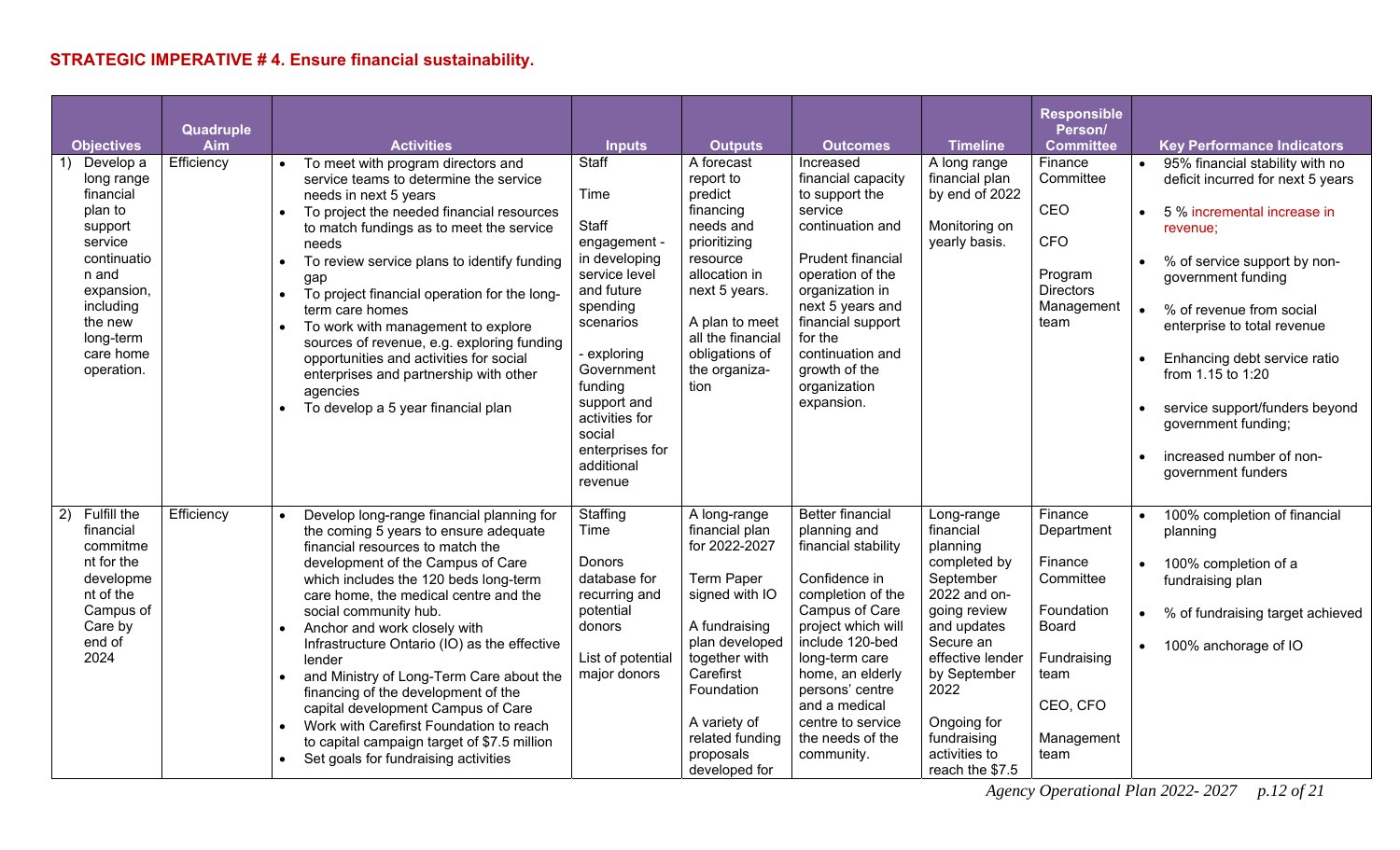| <b>Objectives</b> | Quadruple<br>Aim | <b>Activities</b>                                                                                                                                                                                             | <b>Inputs</b> | <b>Outputs</b>                                      | <b>Outcomes</b> | <b>Timeline</b>                                                                                                                                                  | Responsible<br>Person/<br><b>Committee</b> | <b>Key Performance Indicators</b> |
|-------------------|------------------|---------------------------------------------------------------------------------------------------------------------------------------------------------------------------------------------------------------|---------------|-----------------------------------------------------|-----------------|------------------------------------------------------------------------------------------------------------------------------------------------------------------|--------------------------------------------|-----------------------------------|
|                   |                  | • Investing additional staffing to market the<br>project<br>Exploring other related funding<br>opportunities for the construction of the<br>$\bullet$<br>Campus of Care (e.g. Enabling<br>Accessibility Fund) |               | tapping into<br>other funding<br>opportune-<br>ties |                 | million<br>fundraising<br>target:<br>- 10% by<br>Mar 2022<br>40% by<br>$\mathbb{L}$<br>Mar 2023<br>80% by<br>$\sim$<br>Mar 2024<br>100% by<br>$\sim$<br>Sep 2024 |                                            |                                   |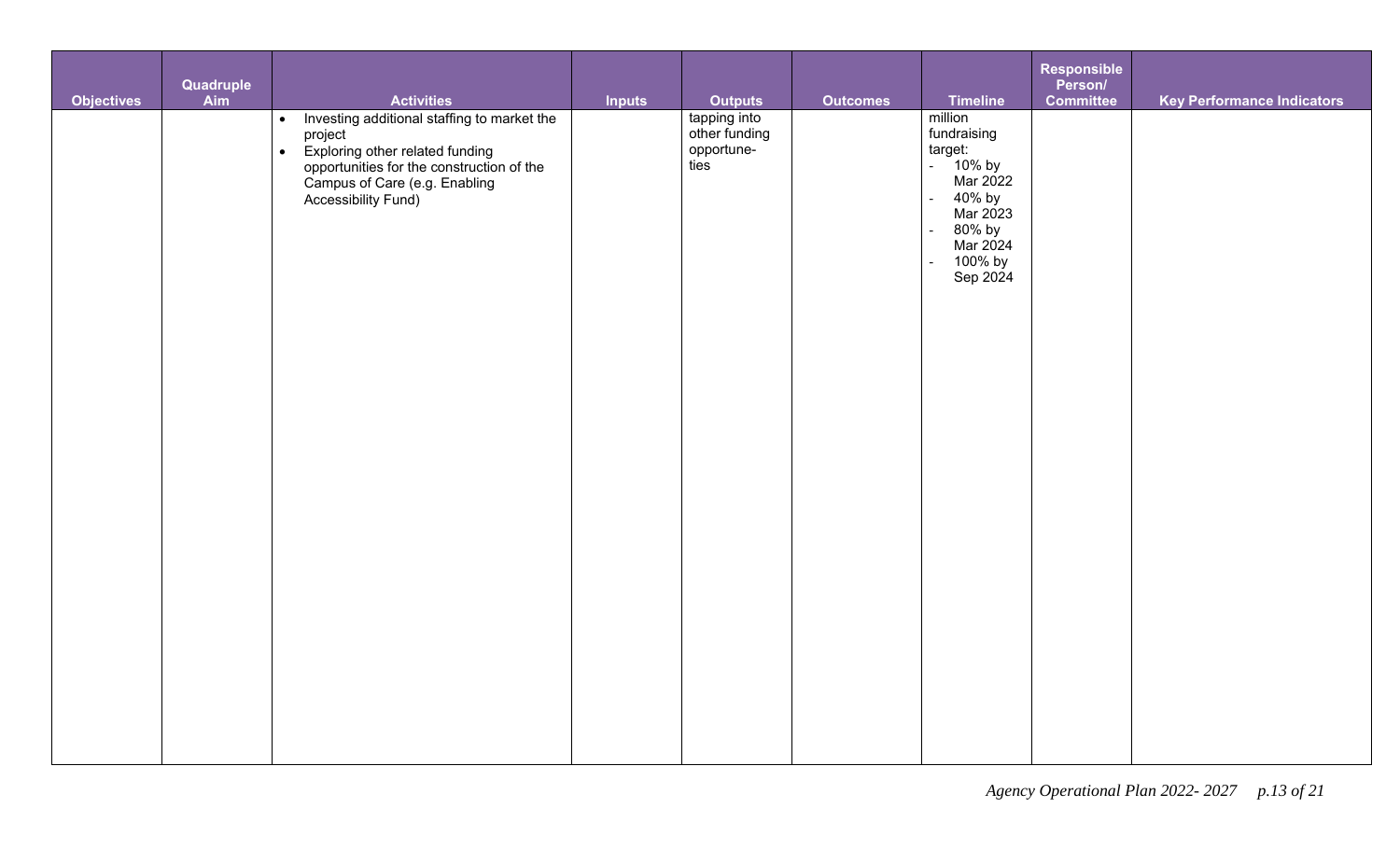| <b>Objectives</b>                                                                                                                              | Quadruple<br><b>Aim</b>              | <b>Activities</b>                                                                                                                                                                                                                                                                                                                                                                                                                                                                        | <b>Inputs</b>                                                                                               | Outputs                                                                                                        | <b>Outcomes</b>                                                                                                  | <b>Timeline</b>                                                               | <b>Responsible</b><br>Person/<br><b>Committee</b>                                                        | <b>Key Performance Indicators</b>                                                                                |
|------------------------------------------------------------------------------------------------------------------------------------------------|--------------------------------------|------------------------------------------------------------------------------------------------------------------------------------------------------------------------------------------------------------------------------------------------------------------------------------------------------------------------------------------------------------------------------------------------------------------------------------------------------------------------------------------|-------------------------------------------------------------------------------------------------------------|----------------------------------------------------------------------------------------------------------------|------------------------------------------------------------------------------------------------------------------|-------------------------------------------------------------------------------|----------------------------------------------------------------------------------------------------------|------------------------------------------------------------------------------------------------------------------|
| Develop a<br>3)<br>long range<br>financial<br>plan to<br>support<br>Carefirst's<br>commit-<br>ment to<br>improve<br>staff<br>compen-<br>sation | Effective -<br><b>Ness</b><br>Equity | To working closely with HR Department to<br>forecast the potential require financial<br>resources to improve staff remuneration<br>over the next 5 years with HR Department<br>to benchmark the salary and determine<br>the total compensation plan<br>To forecast and factor the staff<br>complement and adjustment in each<br>year's financial budget as Carefirst<br>expands its services<br>To explore and determine the potential<br>financial resources to support the HR<br>needs | A long-term<br>range 5 year<br>financial plan<br>to reflect the<br>increased staff<br>compensation<br>plan. | A long-range<br>financial plan<br>for 2022-2027<br>A workable<br>compensation<br>plan for each<br>job position | Accomplishment<br>of Carefirst<br><b>Strategic Directive</b><br>– improve job<br>security and staff<br>retention | An updated<br>compensation<br>plan for each<br>job position by<br>end of 2022 | <b>CEO</b><br><b>CFO</b><br><b>HR</b><br>Department<br>Program<br><b>Directors</b><br>Management<br>team | 100% completion of financial<br>planning<br>100% completion of a staff<br>compensation grid over next 5<br>years |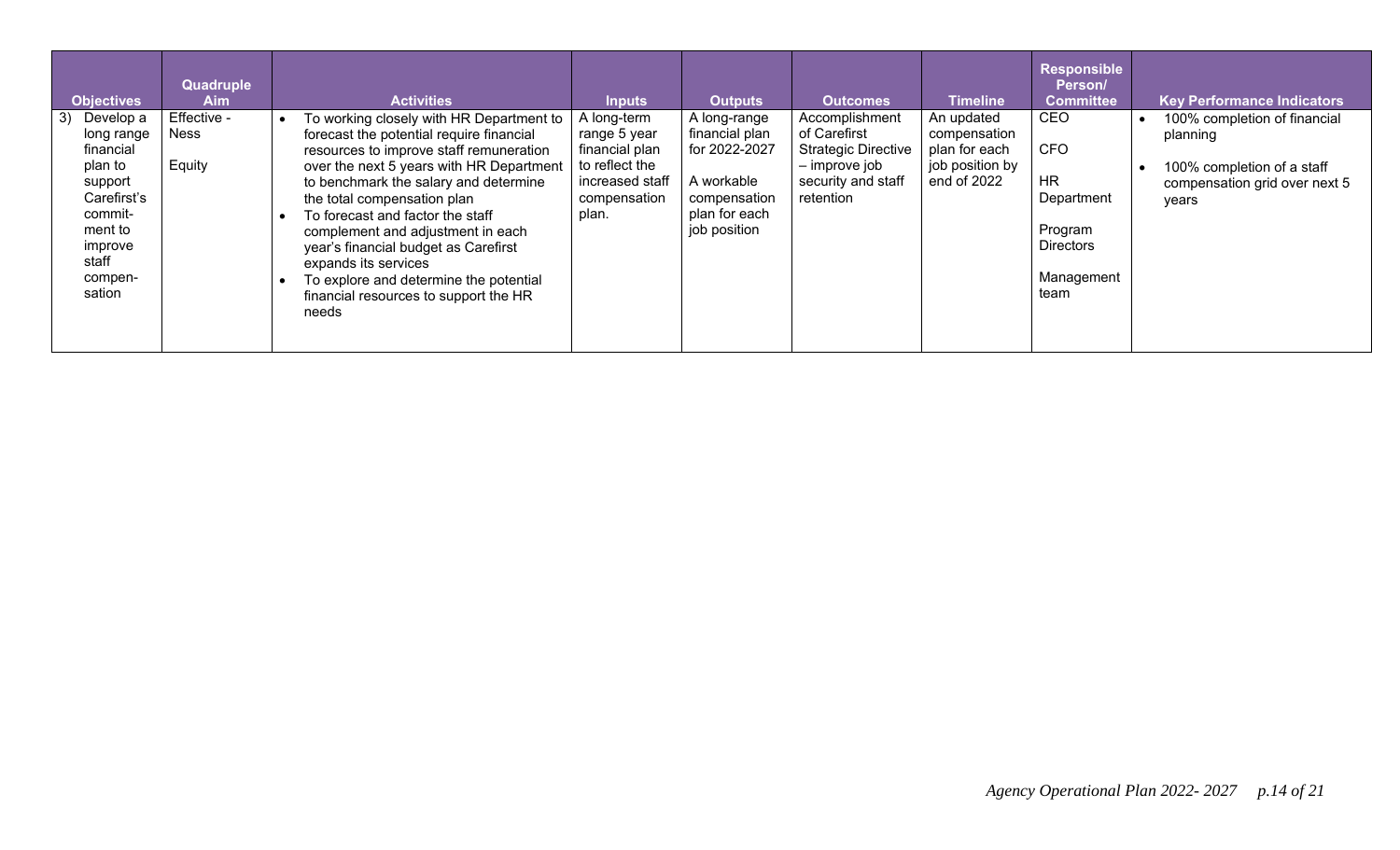## **STRATEGIC IMPERATIVE #5. Expand awareness and knowledge of Carefirst & its impact.**

| <b>Objectives</b>                                       | Quadruple<br>Aim               | <b>Activities</b>                                                                                                                                                                                                                                                                                                                                                                                                                                                                                                                                                                                                                                                                                                                                                                | <b>Inputs</b>                                                                                                                | <b>Outputs</b>                                                                              | <b>Outcomes</b><br>(results)                                                                                                                                                                                                                                                                                                                                                                                                                     | <b>Timeline</b>                                                                                                                                                                                                | <b>Responsible</b><br>person/<br><b>Committee</b>                                                                                                                                | <b>Key Performance Indicators</b>                                                                                                                                                               |
|---------------------------------------------------------|--------------------------------|----------------------------------------------------------------------------------------------------------------------------------------------------------------------------------------------------------------------------------------------------------------------------------------------------------------------------------------------------------------------------------------------------------------------------------------------------------------------------------------------------------------------------------------------------------------------------------------------------------------------------------------------------------------------------------------------------------------------------------------------------------------------------------|------------------------------------------------------------------------------------------------------------------------------|---------------------------------------------------------------------------------------------|--------------------------------------------------------------------------------------------------------------------------------------------------------------------------------------------------------------------------------------------------------------------------------------------------------------------------------------------------------------------------------------------------------------------------------------------------|----------------------------------------------------------------------------------------------------------------------------------------------------------------------------------------------------------------|----------------------------------------------------------------------------------------------------------------------------------------------------------------------------------|-------------------------------------------------------------------------------------------------------------------------------------------------------------------------------------------------|
| Develop<br>outreach<br>strategy                         | Accessibility<br>Effectiveness | Build community partnerships by<br>partnering with groups to share project<br>ideas;<br>Form a working group to<br>$\bullet$<br>Identify key contact person<br>Plan meetings with key groups<br>Utilize returnees to provide program<br>$\blacksquare$<br>input<br>Identify existing relationship that can<br>$\overline{\phantom{a}}$<br>be leveraged<br>Build Government relations by partnering<br>with groups to share project ideas<br>Develop outreaching chart for local and<br>$\bullet$<br>ministerial politicians, understand key<br>government priorities, ensure strong<br>relationships by managing touch points<br>Establish regular stakeholder<br>engagement<br>Seek partnership opportunities and media<br>$\bullet$<br>outlets of varying cultural backgrounds | Time<br>Staffing<br>Public<br><b>Relations</b><br>Opportunities<br>for networking<br>and building<br>Government<br>Relations | A multi-year<br>plan that<br>includes all<br>cultural groups<br>and deepens<br>current one. | Deepened quality<br>of partnership<br>relationships<br>Diverse network<br>of agency<br>alliances and<br>collaborative<br>partnerships<br>Becoming a<br>Progressive,<br>Innovative Agency<br>Partner<br>Recognition as a<br>leader in<br>advocating and<br>delivering<br>innovative care<br>models<br>Larger outreach<br>pool by numbers<br>Returning rates of<br>partnerships /<br>donations<br>Utilization of at<br>least5 new media<br>outlets | Year 1<br>• Identify<br>key partner<br>Build multi-<br>year<br>outreach<br>plan<br>PR Events<br>$\bullet$<br>Year 2 and<br>Ongoing<br>Expand<br>$\bullet$<br>partners<br>relation-<br>ship<br>Outreach-<br>ing | Board<br>Member<br>(Seniors &<br>Foundation):<br>Darius<br>Sookram,<br>Roberta Lau,<br>Jenny Lam<br>CEO&<br>Program<br>Directors<br>Marketing<br>Team<br>Communi-<br>cation Team | Increased funding opportunities<br>Increased partnership<br>opportunities<br>Enhanced client experience<br>Increased community<br>participation<br>Increased popularity of<br>Carefirst's brand |
| Offer<br>2)<br>experienti<br>al<br>learning<br>opportu- | Accessibility                  | Expand high school volunteer programs<br>Establish post-secondary partnership plan<br>$\bullet$<br><b>Open Community Plan</b>                                                                                                                                                                                                                                                                                                                                                                                                                                                                                                                                                                                                                                                    | Time & staffing<br>to research<br>resources<br>required to<br>support a<br>university /                                      | Creation of<br>"Youth<br>Ambassador<br>Program"                                             | Gaps in<br>partnerships<br>identified<br>Consideration<br>given to                                                                                                                                                                                                                                                                                                                                                                               | <b>Year 1 &amp; 2</b><br>revised &<br>$\bullet$<br>formal-ized<br>high<br>school                                                                                                                               | <b>HR</b><br>$\bullet$<br>Departm<br>ent<br>Volunteer<br>Departm<br>ent                                                                                                          | Increased awareness of<br>Carefirst at education<br>institutions                                                                                                                                |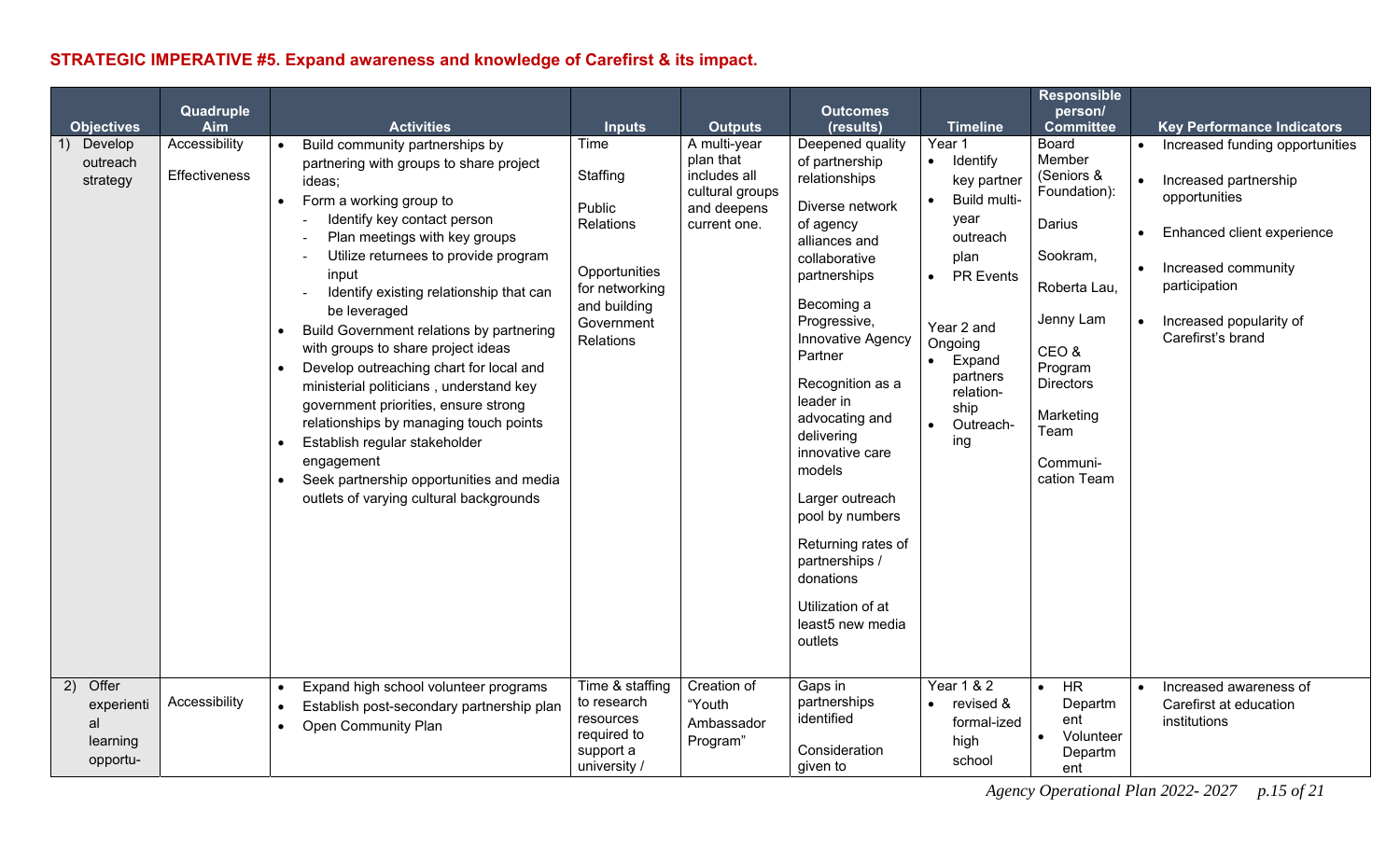| <b>Objectives</b><br>nities to<br>youth /<br>high<br>school /<br>postsecon<br>dary<br>students                                               | Quadruple<br>Aim               | <b>Activities</b>                                                                                                                                                                                                                                                                                                                                                                                                                                                                                                          | <b>Inputs</b><br>college<br>placement<br>program<br>Staffing and<br>time to work<br>with school<br>boards, school<br>board trustees<br><b>Budget to</b><br>advertise job<br>opportunities<br>across<br>communities | <b>Outputs</b><br>Expand job<br>opportunities in<br>different<br>spaces at<br>Carefirst          | <b>Outcomes</b><br>(results)<br>partnerships no<br>longer in<br>alignment/support<br>of the mission<br>New partnerships<br>developed                                                                             | <b>Timeline</b><br>volunteer<br>program<br>create a<br>$\bullet$<br>post<br>second-ary<br>outreach<br>plan<br>Ongoing<br>• expand<br>learning<br>and job<br>opportuniti<br>es | <b>Responsible</b><br>person/<br><b>Committee</b><br>Marketing<br>Team                                                               | <b>Key Performance Indicators</b><br>Enhanced awareness of<br>Carefirst impact among the<br>younger cohort<br>Increased youth engagement<br>with seniors<br>Increased diverse pool of<br>students as service providers<br>Increased popularity of<br>Carefirst's brand<br>Enhanced engagement of<br>diverse teams to reflect<br>communities<br><b>Increased Academic</b><br>Partnerships<br>Formalized training program(s)<br>Increased Team's well-being<br># of students on boarded<br># of participants<br># of ambassadors<br># of people will use services +<br>uptick in growth<br><b>Population Health</b> |
|----------------------------------------------------------------------------------------------------------------------------------------------|--------------------------------|----------------------------------------------------------------------------------------------------------------------------------------------------------------------------------------------------------------------------------------------------------------------------------------------------------------------------------------------------------------------------------------------------------------------------------------------------------------------------------------------------------------------------|--------------------------------------------------------------------------------------------------------------------------------------------------------------------------------------------------------------------|--------------------------------------------------------------------------------------------------|------------------------------------------------------------------------------------------------------------------------------------------------------------------------------------------------------------------|-------------------------------------------------------------------------------------------------------------------------------------------------------------------------------|--------------------------------------------------------------------------------------------------------------------------------------|-------------------------------------------------------------------------------------------------------------------------------------------------------------------------------------------------------------------------------------------------------------------------------------------------------------------------------------------------------------------------------------------------------------------------------------------------------------------------------------------------------------------------------------------------------------------------------------------------------------------|
| Build an<br>3)<br>inclusive<br>brand /<br>rebrand<br>Carefirst<br>as an<br>organizati<br>on that<br>offers a<br>wide<br>range of<br>services | Effectiveness<br>Accessibility | <b>Build Tactical Marketing Plan and</b><br>$\bullet$<br>Recommended Activities to make an<br>impact on Carefirst's marketing efforts<br>Promotion of comprehensive services to<br>all communities through organized<br>roundtable<br>Review existing promotional materials,<br>and expand on a wider scope of services<br>Expand and utilize key stakeholders / key<br>community leaders list<br>Rebrand Carefirst as an organization that<br>offers a wide range of services - Potential<br>Logo / Name change in future | Time<br>Human<br>Resources<br>Marketing<br>Consultant<br>Marketing and<br>promotional<br>budget<br>(especially for<br>commercial<br>marketing)                                                                     | comprehensive<br>and effective<br>marketing plan<br>and strategies<br>New promotion<br>materials | Enhanced<br>engagement with<br>different<br>communities<br>outside Chinese<br>culture<br>Enhanced<br>engagement with<br>aiverse<br>communities<br>Increased<br>engagement with<br>different service<br>providers | Review<br>promotional<br>material<br>Year 1 and<br>ongoing<br>Establish<br>and<br>execute a<br>promotiona<br>I calendar<br>to drive<br>awareness<br>with                      | Board &<br>Community<br>stakeholder<br>team<br>CEO and<br>Program<br><b>Directors</b><br>Marketing<br>Team<br>Communicati<br>on Team | Increased popularity of<br>Carefirst's brand<br>Carefirst becomes a brand that<br>reflects its comprehensives<br>purpose<br># of new hires from diverse<br>communities<br># of new clients / participants<br>from diverse communities<br>Positive client experiences                                                                                                                                                                                                                                                                                                                                              |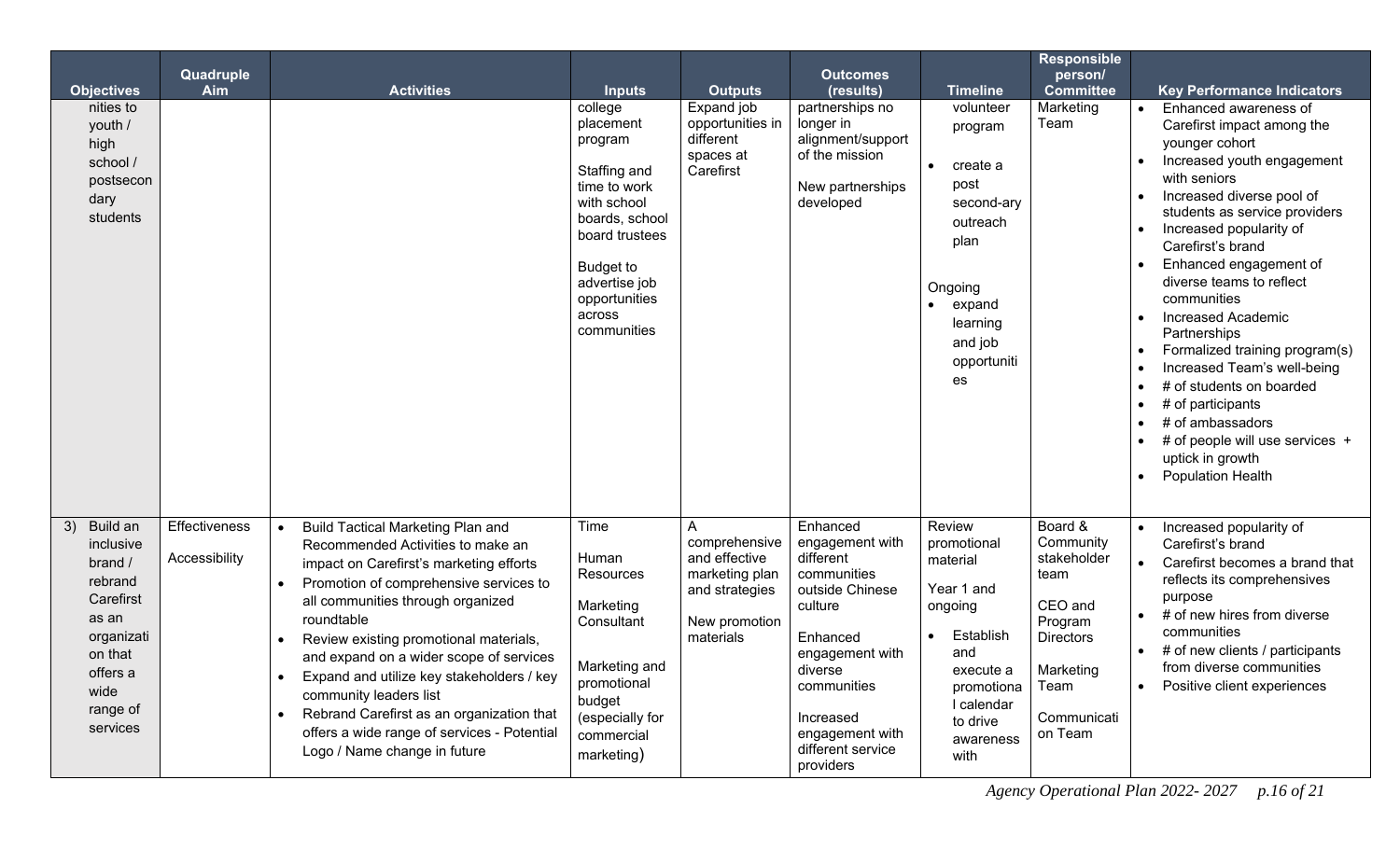|                                                | Quadruple                             |                                                                                                                                                                                                                                                                                                           |                                                                                                                                                                                                                   |                | <b>Outcomes</b>                                                                                                                                                     |                                                                                                                                                                                                                                                   | <b>Responsible</b><br>person/                                                                                                        |                                                                                                                                                                                                                                                                                                     |
|------------------------------------------------|---------------------------------------|-----------------------------------------------------------------------------------------------------------------------------------------------------------------------------------------------------------------------------------------------------------------------------------------------------------|-------------------------------------------------------------------------------------------------------------------------------------------------------------------------------------------------------------------|----------------|---------------------------------------------------------------------------------------------------------------------------------------------------------------------|---------------------------------------------------------------------------------------------------------------------------------------------------------------------------------------------------------------------------------------------------|--------------------------------------------------------------------------------------------------------------------------------------|-----------------------------------------------------------------------------------------------------------------------------------------------------------------------------------------------------------------------------------------------------------------------------------------------------|
| <b>Objectives</b>                              | Aim                                   | <b>Activities</b>                                                                                                                                                                                                                                                                                         | <b>Inputs</b>                                                                                                                                                                                                     | <b>Outputs</b> | (results)                                                                                                                                                           | <b>Timeline</b>                                                                                                                                                                                                                                   | <b>Committee</b>                                                                                                                     | <b>Key Performance Indicators</b>                                                                                                                                                                                                                                                                   |
|                                                |                                       |                                                                                                                                                                                                                                                                                                           |                                                                                                                                                                                                                   |                | Becoming a<br>Consumer and<br><b>End-User Centric</b><br><b>Brand</b><br>Recognition as a<br>leader in<br>advocating and<br>delivering<br>innovative care<br>models | prioritized<br>clients, key<br>partners,<br>and<br>funding<br>partners,<br>and<br>appropriat<br>e media or<br>event<br>choices<br><b>Year 2 &amp; 3</b><br>assessme<br>nt/<br>opportuniti<br>es for logo<br>/ name<br>change<br>considerati<br>on | Marketing<br>consultant<br>All service<br>unit<br>managers /<br>team leaders                                                         |                                                                                                                                                                                                                                                                                                     |
| Enhance<br>4)<br>digital<br>communic<br>ations | <b>Effectiveness</b><br>Accessibility | Enhance website design, with multi-<br>$\bullet$<br>lingual content, clear flow of information<br>Grow and diversify social media with<br>$\bullet$<br>diverse and relevant content<br>Develop social media marketing plan<br>Produce human interest personal stories<br>that reflect impact of Carefirst | Budget for:<br>website<br>design, video<br>production and<br>marketing<br>Recruit<br>volunteers with<br>digital<br>communication<br>skills to<br>support<br>Volunteer /<br>clients /<br>caregivers /<br>talent to |                | Enhanced<br>engagement with<br>different<br>communities<br>outside Chinese<br>culture<br>Enhanced<br>engagement with<br>diverse<br>communities                      | Immediately<br>review<br>$\bullet$ current<br>website<br>and<br>conduct<br>gap<br>analysis<br>Year 1<br>to develop<br>$\bullet$<br>social<br>media<br>marketing<br>plan                                                                           | <b>IT Team</b><br>Marketing<br>Team<br>Communicati<br>on Team<br>Marketing<br>consultant<br>(social media<br>& digital<br>marketing) | Increased engagement with<br>$\bullet$<br>different service providers<br># of hits / followers / like<br>$\bullet$<br>Currency of information<br>$\bullet$<br>$\bullet$<br>Cross-cultural representation<br>Deeper understanding of<br>community concept<br>Positive Client experience<br>$\bullet$ |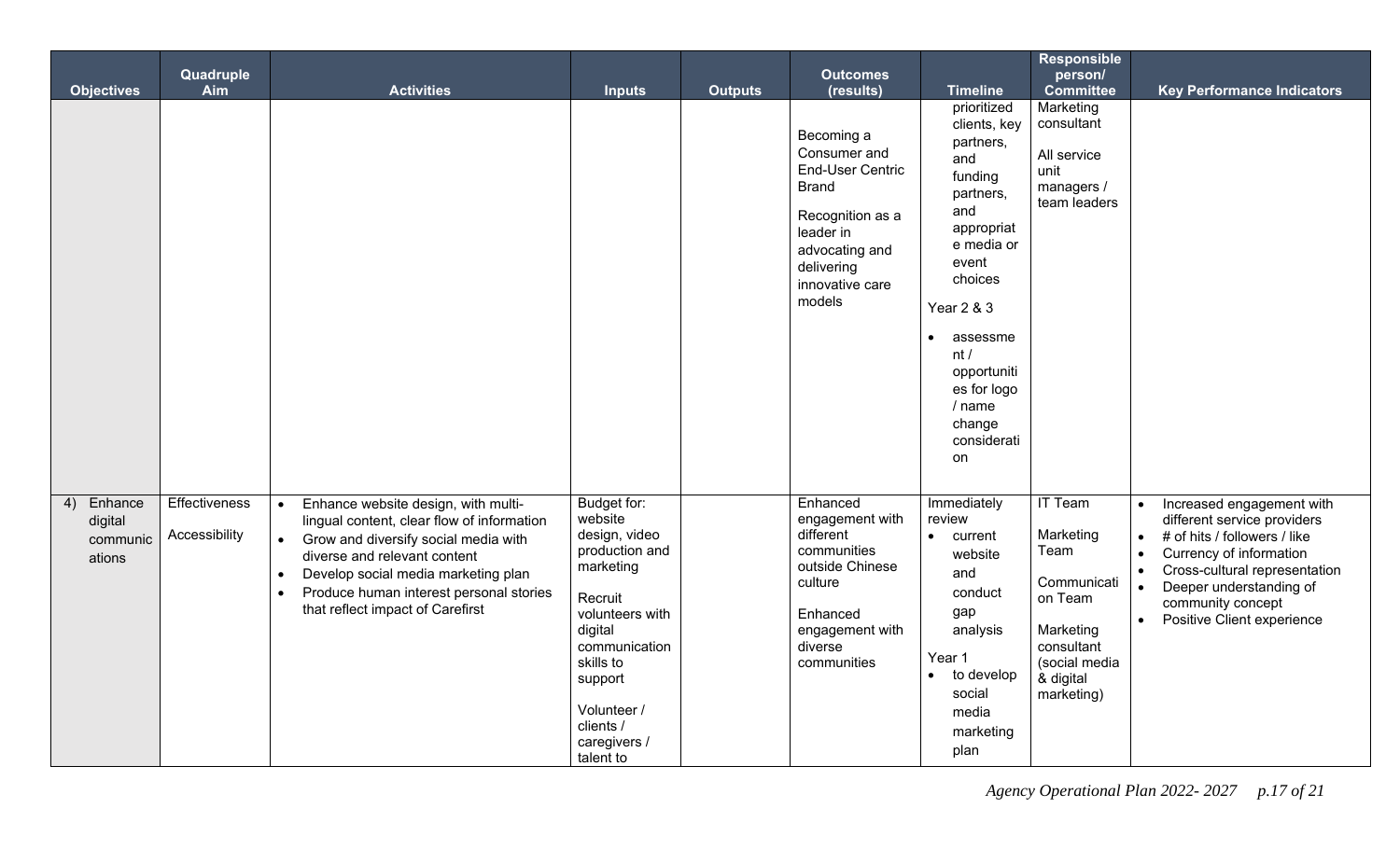|                   | Quadruple |                   |                     |                | <b>Outcomes</b> |                       | Responsible<br>person/ |                                   |
|-------------------|-----------|-------------------|---------------------|----------------|-----------------|-----------------------|------------------------|-----------------------------------|
| <b>Objectives</b> | Aim       | <b>Activities</b> | <b>Inputs</b>       | <b>Outputs</b> | (results)       | <b>Timeline</b>       | <b>Committee</b>       | <b>Key Performance Indicators</b> |
|                   |           |                   | support the         |                |                 | to produce            |                        |                                   |
|                   |           |                   | video<br>production |                |                 | $3 - 4$ video         |                        |                                   |
|                   |           |                   |                     |                |                 | Ongoing               |                        |                                   |
|                   |           |                   |                     |                |                 | maintain<br>$\bullet$ |                        |                                   |
|                   |           |                   |                     |                |                 | up-to-date            |                        |                                   |
|                   |           |                   |                     |                |                 | content               |                        |                                   |
|                   |           |                   |                     |                |                 | utilize<br>$\bullet$  |                        |                                   |
|                   |           |                   |                     |                |                 | effective             |                        |                                   |
|                   |           |                   |                     |                |                 | social                |                        |                                   |
|                   |           |                   |                     |                |                 | media                 |                        |                                   |
|                   |           |                   |                     |                |                 | marketing             |                        |                                   |
|                   |           |                   |                     |                |                 | channels              |                        |                                   |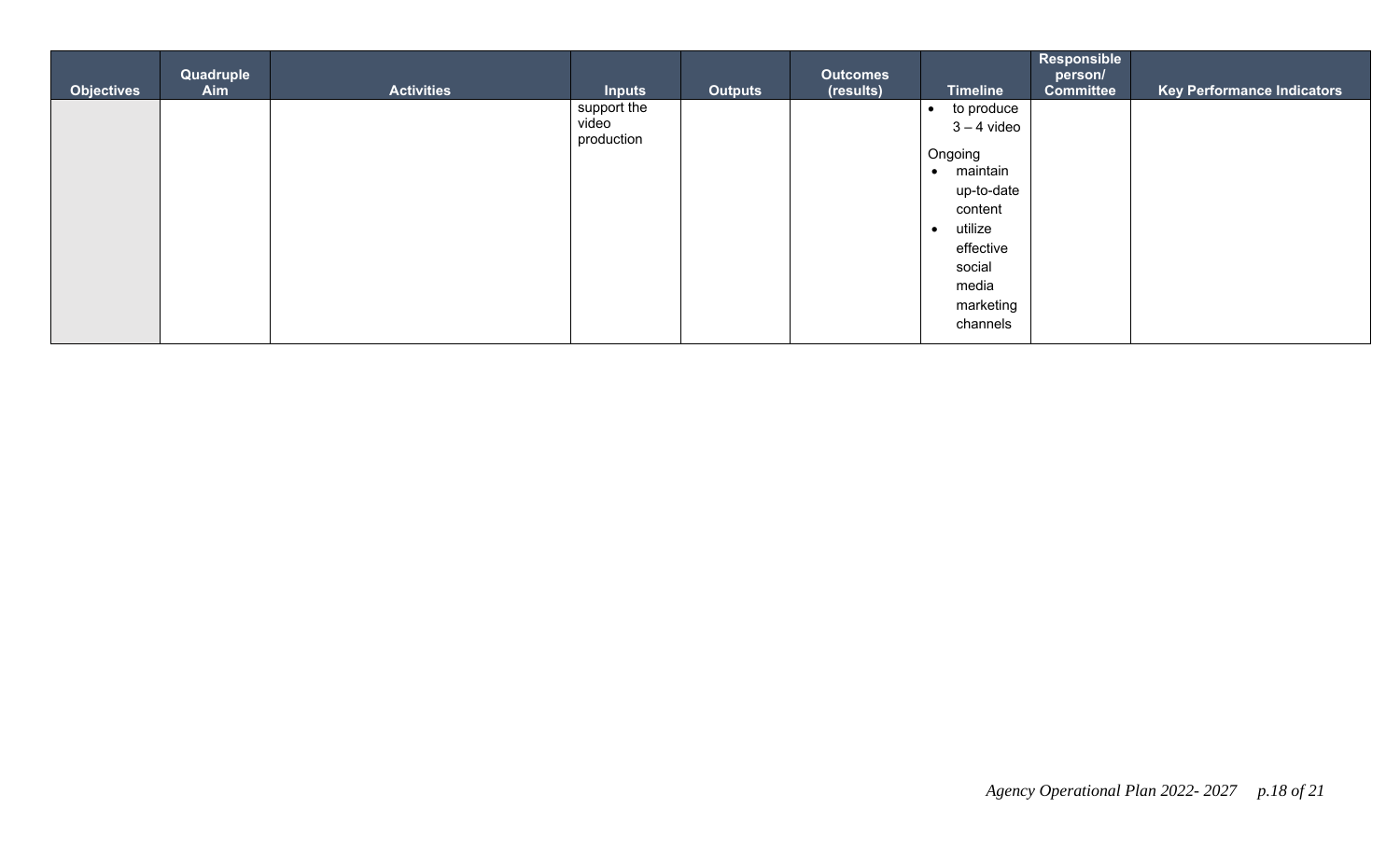### **STRATEGIC IMPERATIVE #6 Modernize technology and innovate to remove physical and social barriers to access.**

| <b>Objectives</b>                                                                                                    | Quadruple<br><b>Aim</b> | <b>Activities</b>                                                                                                                                                                                                                                                                                                                                                                                                                                                                                                                                                                                                                                       | <b>Inputs</b>                                                                                                                                                                                                                                               | <b>Outputs</b>                                                                                                                                                                                                                     | <b>Outcomes (results)</b>                                                                                                                                                         | <b>Timeline</b> | <b>Responsible</b><br>person/<br><b>Committee</b>                                                                                      | <b>Key Performance</b><br><b>Indicators</b>                                                                                                                         |
|----------------------------------------------------------------------------------------------------------------------|-------------------------|---------------------------------------------------------------------------------------------------------------------------------------------------------------------------------------------------------------------------------------------------------------------------------------------------------------------------------------------------------------------------------------------------------------------------------------------------------------------------------------------------------------------------------------------------------------------------------------------------------------------------------------------------------|-------------------------------------------------------------------------------------------------------------------------------------------------------------------------------------------------------------------------------------------------------------|------------------------------------------------------------------------------------------------------------------------------------------------------------------------------------------------------------------------------------|-----------------------------------------------------------------------------------------------------------------------------------------------------------------------------------|-----------------|----------------------------------------------------------------------------------------------------------------------------------------|---------------------------------------------------------------------------------------------------------------------------------------------------------------------|
| Develop an IT<br>work plan<br>focusing<br>technology<br>upgrade and<br>invest in IT<br>infrastructure                | Effectivenes<br>S       | Develop an inventory of current systems,<br>both software and Hardware<br>List to include dates of<br>$\circ$<br>procurement and high-level<br>description<br>Internal scan of current system to identify<br>$\bullet$<br>gaps, needs, and improvement<br>o Target the goal of removing<br>physical and social barriers to<br>access<br>External scan to benchmark, identify<br>gaps, and find areas of improvement<br>Target the goal of removing<br>$\circ$<br>physical and social barriers to<br>access<br>Enhance IT integration strategy - across<br>sectors<br>Collect feedback from - client and caregiver<br>feedback ****Including Stakeholder | Budget/Fundi<br>ng<br>Professional<br>consultants/<br>subject<br>matter expert<br>IT team<br>Technology<br>hardware and<br>software<br>Ongoing<br>training<br>coaching on<br><b>IT literacy</b><br>Stakeholder<br>participation<br>External<br>partnerships | Data<br>collection<br>Enhance-<br>ment<br>analysis<br>upgrade<br>Showcase<br>an<br>integrated,<br>inter-sector<br>system<br>(LTC,<br>Primary<br>Care,<br>Home<br>Care,<br>Community<br>Support)<br>Operation<br>systems<br>upgrade | Improved data analysis<br>Improved operation<br>Improved efficiency<br>Increased cost saving and<br>effectiveness<br>Improved security and<br>privacy                             | Ongoing         | <b>Board: Chi-Ming</b><br>Chow (co-chair)<br>Staff: Sam Kwan<br>(co-chair), Roger<br>Ma and Arthur Ho<br><b>Other: service</b><br>user | $\bullet$<br>Improved staff<br>computer<br>competency<br>0% breach in<br>Cyber security,<br>privacy and<br>confidentiality                                          |
| Procure new<br>(2)<br>technology to<br>adapt to new<br>service model<br>of Hybrid care<br>(Virtual and<br>In person) | Accessibility           | Benchmark and research relevant new<br>technology though Internal scan and<br>external scan for benchmarking and<br>improving efficiency in management,<br>finance management, and client<br>information management systems, and<br>solutions to enhance service delivery<br>https://www.cjcopen.ca/article/S2589-<br>790X(21)00270-5/fulltext)                                                                                                                                                                                                                                                                                                         | Budget/Fundi<br>ng<br>Professional<br>consultants/s<br>ubject matter<br>expert<br>IT team<br>support                                                                                                                                                        | Increased<br>delivery of<br>services<br>through<br>virtual<br>platforms/<br>digital<br>program                                                                                                                                     | Switching more programs to<br>hybrid model<br>Showcase an integrated,<br>inter-sector system (LTC,<br>Primary Care, Home Care,<br>Community Support) through<br>digital platforms | Ongoing         | Research: IT<br>consultant<br>Design: Architect<br>firm<br>Board: Chi-Ming<br>Chow (co-chair)<br>Staff: Sam Kwan<br>(co-chair), Roger  | <b>Increased Cost</b><br>$\bullet$<br>effectiveness<br>Improve access<br>Improve client<br>$\bullet$<br>$\bullet$<br>seniors<br>Improve<br>$\bullet$<br>environment |

*Agency Operational Plan 2022- 2027 p.19 of 21*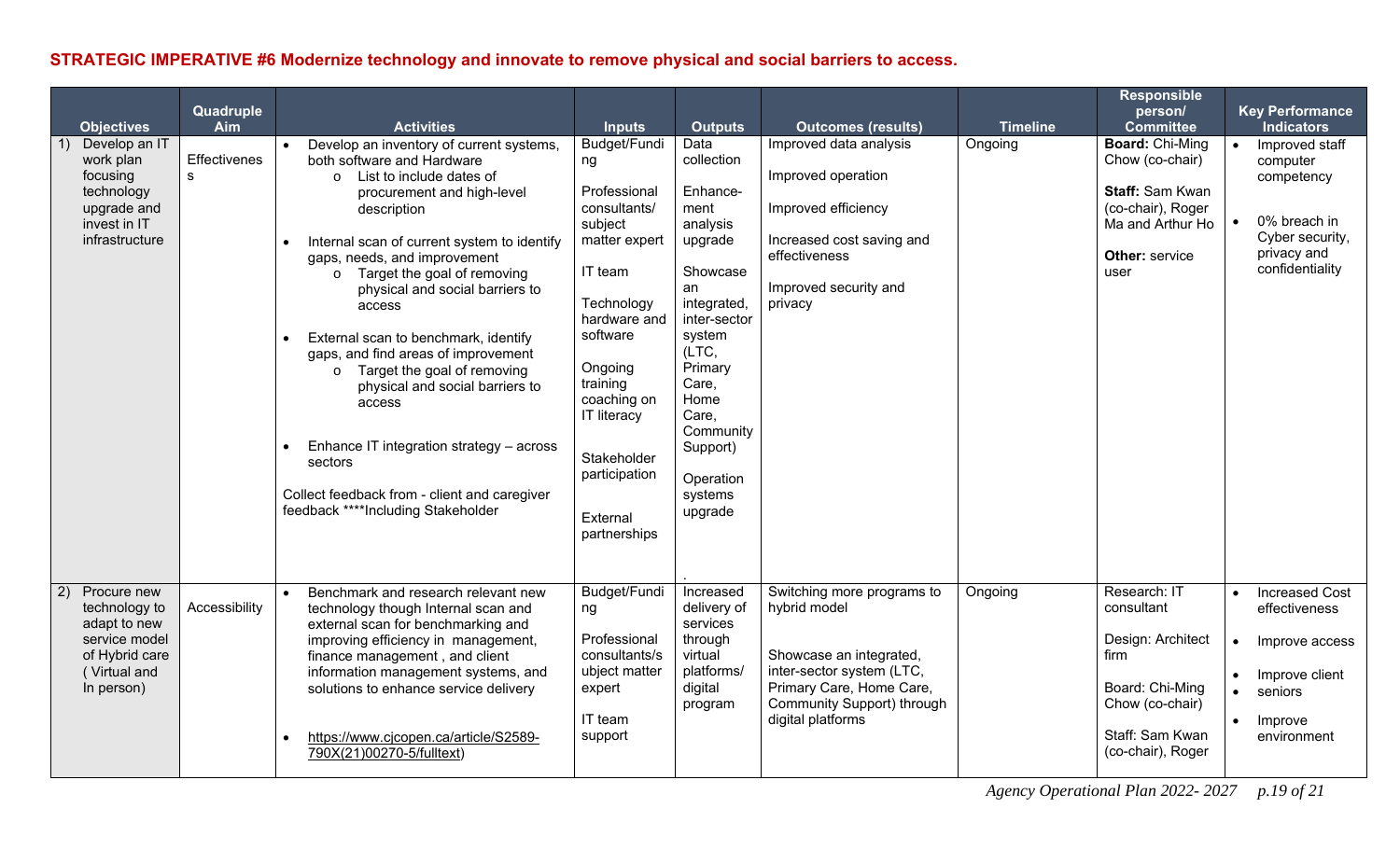|                                                                                                                                            |                  |                                                                                                                                                                                                                                                                                                                                                                                                           |                                                                                                                                                                                           |                                                                                                                   |                                                                                                                                                                        |                          | <b>Responsible</b>                                                                                            |                                                                                                                                                                                                                                                                                                                                                                                                |
|--------------------------------------------------------------------------------------------------------------------------------------------|------------------|-----------------------------------------------------------------------------------------------------------------------------------------------------------------------------------------------------------------------------------------------------------------------------------------------------------------------------------------------------------------------------------------------------------|-------------------------------------------------------------------------------------------------------------------------------------------------------------------------------------------|-------------------------------------------------------------------------------------------------------------------|------------------------------------------------------------------------------------------------------------------------------------------------------------------------|--------------------------|---------------------------------------------------------------------------------------------------------------|------------------------------------------------------------------------------------------------------------------------------------------------------------------------------------------------------------------------------------------------------------------------------------------------------------------------------------------------------------------------------------------------|
| <b>Objectives</b>                                                                                                                          | Quadruple<br>Aim | <b>Activities</b>                                                                                                                                                                                                                                                                                                                                                                                         | <b>Inputs</b>                                                                                                                                                                             | <b>Outputs</b>                                                                                                    | <b>Outcomes (results)</b>                                                                                                                                              | <b>Timeline</b>          | person/<br><b>Committee</b>                                                                                   | <b>Key Performance</b><br><b>Indicators</b>                                                                                                                                                                                                                                                                                                                                                    |
|                                                                                                                                            |                  | Provide client digital literacy and<br>education<br>Increase staff digital literacy and<br>education<br>Increase organization's capacity and<br>client's ability to access resources,<br>e.g. home-based devices, data<br>plans, and etc.<br>Work with different service<br>departments to conduct program<br>reviews, e.g. which program is<br>appropriate to be virtually delivered<br>via staff review | Technology<br>hardware and<br>software<br>Ongoing<br>training<br>coaching on<br>IT literacy<br><b>Central Help</b><br>Desk for<br>troubleshooti<br>ng staffed by<br>technology<br>coaches |                                                                                                                   | Motivation strategy to<br>increase virtual participation<br>and uptake<br>Funder recognition -<br>advocate<br>Improved operation efficiency                            |                          | Ma, and Arthur<br>Ho<br>Other: Service<br>users                                                               | Improve user/<br>$\bullet$<br>staff satisfaction<br>Decreased %<br>falls, medical<br>error,<br>hospitalization,<br>and etc.<br>% increase<br>service capacity<br>through virtual<br>platform<br>% decrease<br>breach I<br>security and<br>privacy<br>Indicators: data<br>analysis upgrade;<br>adoption of virtual<br>care delivery model<br>and platforms; client<br>access to virtual<br>care |
| 3)<br>Adopt<br>innovative<br>digital health<br>ideas and<br>modern<br>technology<br>with best<br>practice to<br>support the<br>development | Efficiency       | Benchmark, explore, and research existing<br>utilization of modern technology in LTC<br>homes<br>Include use of technology in architectural<br>design, e.g. food service, client care service<br>Create workgroup and co-design with relevant<br>users and departments<br>Procure COWs and WOWs, aka. Computer<br>on Wheels and Workstation on Wheels                                                     | Budget,<br>Professional<br>consultants/<br>subject<br>matter expert<br>Technology<br>hardware and<br>software                                                                             | Leading<br>edge<br>develop-<br>ment in<br>LTC home,<br>e.g. use of<br>robotics<br>Digital and<br>tech<br>literacy | Be activity driven, e.g. bed<br>management, clinic, social,<br>senior programs,<br>services/program activities<br>Improved work environment<br>Improve work efficiency | January 2022-<br>Ongoing | Research: IT<br>consultant<br>Design: Architect<br>firm<br>IT Committee/IT<br>Team<br>Other: Service<br>users | 100% adoption<br>of appropriate<br>modern<br>technology in<br>the operation of<br>the Campus of<br>Carefirst<br>Seniors and<br>Community                                                                                                                                                                                                                                                       |